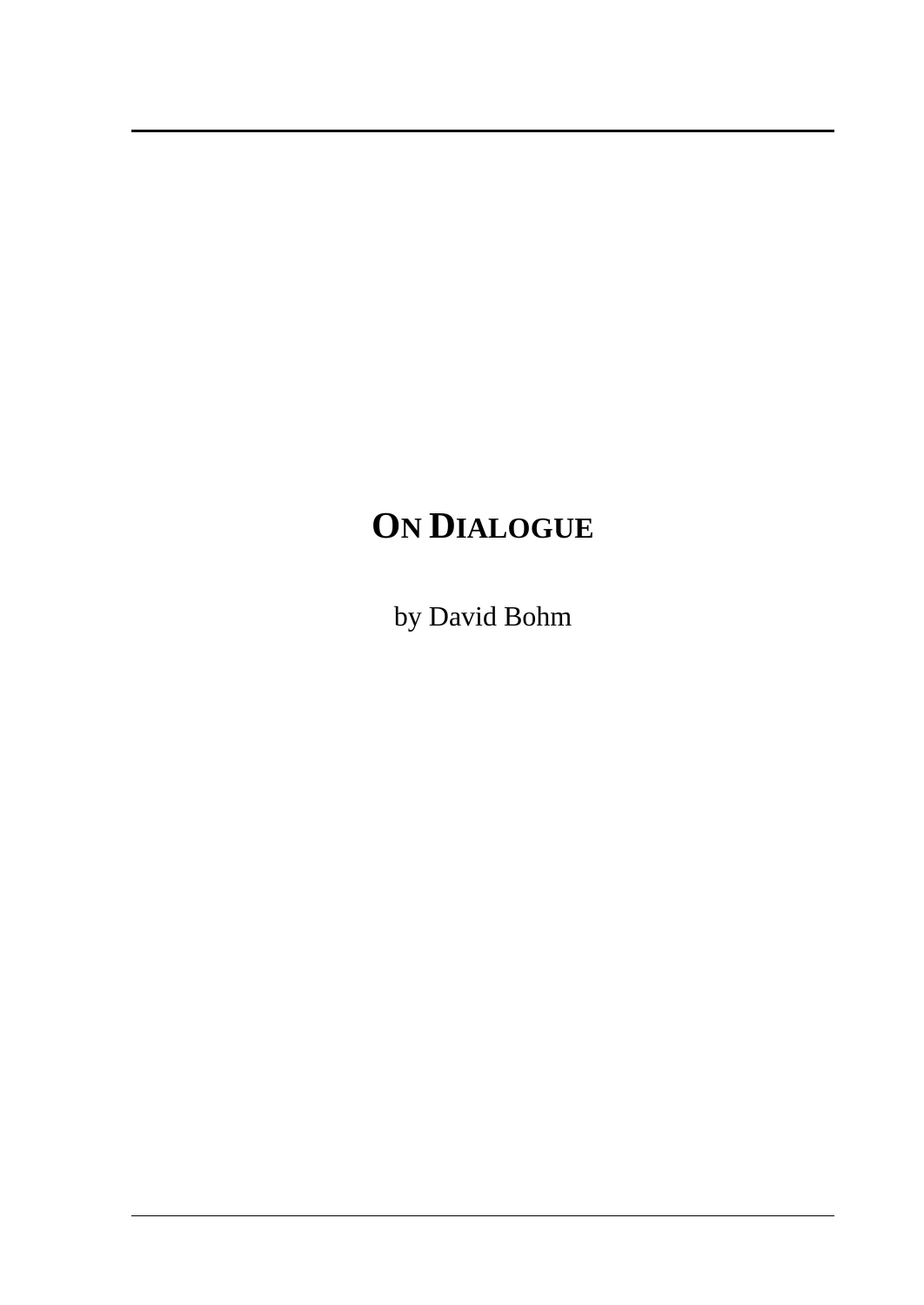

by David Bohm

Perhaps we could begin by talking about what I mean by dialogue. We will begin with that rather than with trying actually to *have* a dialogue, since if you try to begin that way, everybody will wonder what is a dialogue and whether we are having one actually. Therefore we will be going off the point. So we will discuss dialogue for a while what is its nature?

I give a meaning to the word 'dialogue' that is somewhat different from what is commonly used. The derivations of words often help to suggest a deeper meaning. 'Dialogue' comes from the Greek word *dialogos*. Logos means 'the word' or in our case we would think of the 'meaning of the word'. And *dia* means 'through' - it doesn't mean two. A dialogue can be among any number of people, not just two. Even one person can have a sense of dialogue within himself, if the spirit of the dialogue is present. The picture of image that this derivation suggests is of a *stream of meaning* flowing among and through us and between us. This will make possible a flow of meaning in the whole group, out of which will emerge some new understanding. It's something new, which may not have been in the starting point at all. It's something creative. And this *shared meaning* is the 'glue' or 'cement' that holds people and societies together.

Contrast this with the word 'discussion', which has the same root as 'percussion' an 'concussion'. It really means to break things up. It emphasises the idea of analysis, where there may be many points of view. Discussion is almost like a Ping-Pong game, where people are batting the ideas back and forth and the object of the game is to win or to get points for yourself. Possibly you will take up somebody else's ideas to back up your own - you may agree with some and disagree with others - but the basic point is to win the game. That's very frequently the case in a discussion.

In a dialogue, however, nobody is trying to win. Everybody wins if anybody wins. There is a different sort of spirit to it. In a dialogue, there is no attempt to gain points, or to make your particular view prevail. Rather, whenever any mistake is discovered on the part of anybody, everybody gains. It's a situation called win-win, in which we are not playing a game against each other but *with* each other. In a dialogue, everybody wins.

Clearly, a lot of what is called 'dialogue' is not dialogue in the way that I am using the word. For example, people at the United Nations have been having what are often considered to be dialogues, but these are very limited. They are more like discussions - or perhaps trade -offs or negotiations - than dialogues. The people who take part are not really open to questioning their fundamental assumptions. They are trading off minor points, like negotiating whether we have more or less nuclear weapons. But the whole question of two different systems is not being seriously discussed. It's taken for granted that you can't talk about *that* - that nothing will ever change that. Consequently their discussions are not serious, not deeply serious. A great deal of what we call 'discussion' is not deeply serious, in the sense that there are all sorts of things which are held to be non-negotiable and not touchable, and people don't even want to talk about them. That is part of out trouble.

Now, why do we need dialogue? People have difficulty communicating even in small groups. But in a group like this of thirty or forty, many may find it very hard to communicate unless there is a set purpose, or unless somebody is leading it. Why is that? For one thing, everybody has different assumptions and opinions. They are *basic assumptions,*  not merely superficial assumptions - such as assumptions about the meaning of life; about your own self-interest, your country's interest, or your religious interest; about what you really think is important.

And these assumptions are defended when they are challenged. People frequently can't resist defending them, and they tend to defend them with an emotional charge. We'll discuss that in more detail later, but I'll give you an example now. We organised a dialogue in Israel a number of years ago. At one stage the people were discussing politics, and somebody said, just in passing, "Zinonism is creating a great difficulty in good relations between Jews and Arabs. It is the principal barrier that's in the way." He said it very quietly. Then suddenly somebody else couldn't contain himself and jumped up. He was full of emotion. His blood pressure was high and his eyes were popping out. He said, "Without Zionism the country would fall to pieces."

That fellow had one basic assumption, and the other person had another one. And those two assumptions were really in conflict. Then the question is, 'What can you do?' You see, those are the kind of assumptions that are causing all the trouble politically all over the world. And the case I just described is relatively easier than some of the assumptions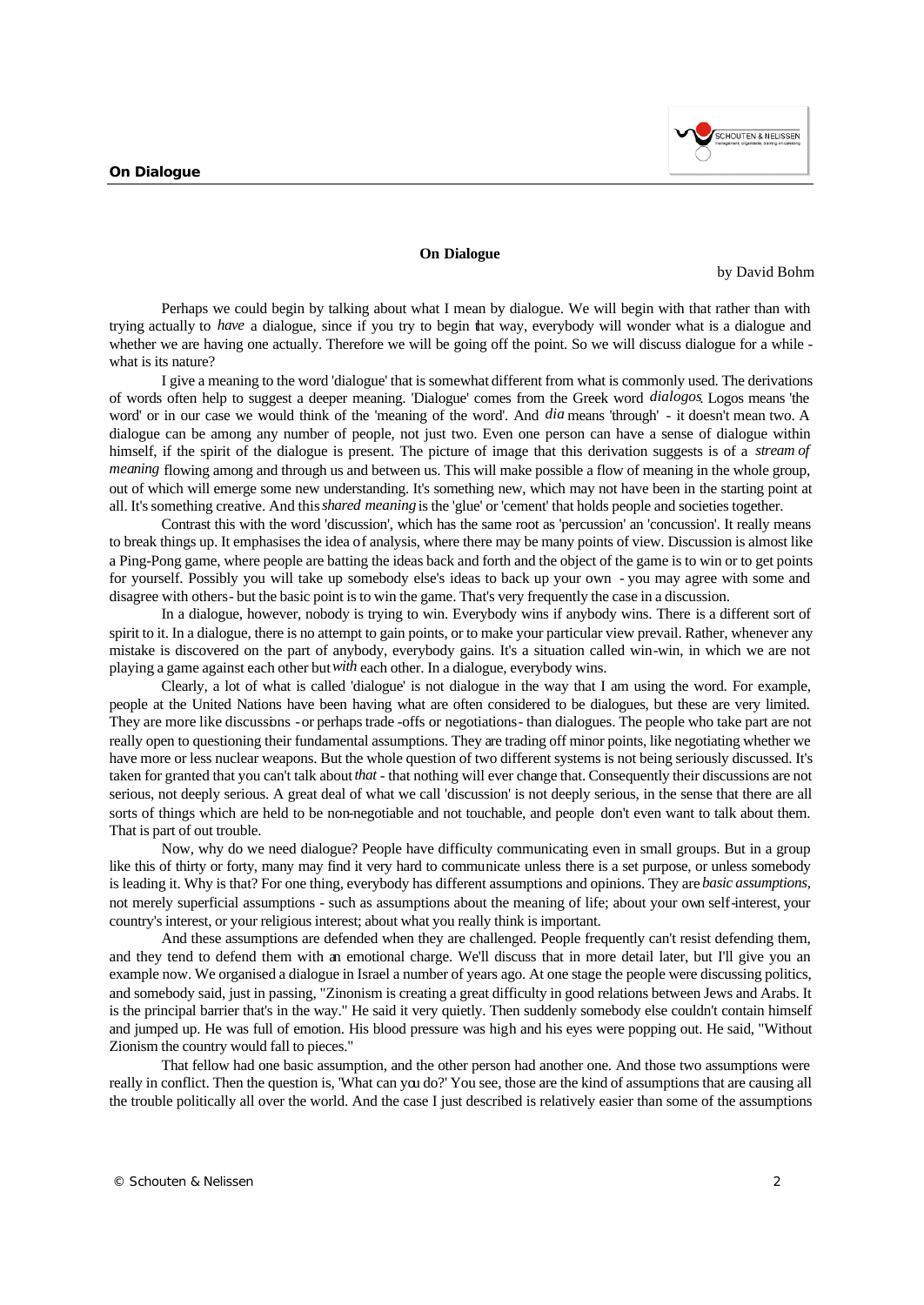

that we have to handle in politics. The point is that we have all sorts of assumptions, not only about politics or economics or religion, but also about what we think an individual should do, or what life is all about, and so forth.

We could also call these assumptions 'opinions'. An opinion is an assumption. The word 'opinion' is used in several senses. When a doctor has an opinion, that's the best assumption that he can make based on the evidence. He may then say, "Okay, I'm not quite sure, so let's get a second opinion." In that case, if he is a good doctor he does not react to defend his assumption. If the second opinion turns out to be different from his, he doesn't jump up with an emotional charge, such as the fellow did on the question of Zionism, and say, "How can you say such things?" That doctor's opinion would be an example of a rational sort of opinion. But most are not of that nature - mostly they are defended with a strong reaction. In other words, a person identifies himself with them. They are tied up with his investment in selfinterest, and all that.

It is important to see that the different opinions that you have are the result of past thought: all your experiences, what other people have said, and whatnot. That is all programmed into your memory. You may then identify with those opinions and react to defend them. But it doesn't make sense to do this. If the opinion is right, it doesn't need such a reaction. And if it is wrong, why should you defend it? It is as if you yourself are under attack when your opinion is challenged.

Opinions thus tend to be experienced as 'truths', even though they may only be your own assumptions and your own background. You got them from your teacher, your family, or by reading, or in yet some other way. Ten for one reason or another you are *identified* with them, and you defend them.

Different people coming from different backgrounds typically have different basic assumptions and opinions. In this group here you will probably find a great many different assumptions and opinions of which we are not aware at the moment. That is generally so in any group. It is a matter of culture. In the overall culture there are vast numbers of opinions and assumptions which help make up that culture. And there are also sub-cultures that are somewhat different from one another according to ethic group or to economic situation, or to race, religion, or thousands of other things. People will come to a gathering like this from somewhat different cultures or sub-cultures, with different assumptions and opinions. And they may not realise it, but they have some tendency to defend their assumptions and opinions reactively against evidence that they are not right, or simply a similar tendency to defend them against somebody who has another opinion.

If we defend opinions in this way, we are not going to be able to have a dialogue. And we are often *unconsciously* defending our opinions. We don't usually do it on purpose. At times we may be conscious that we are defending them, but mostly we are not. We just feel that something is so true that we can't avoid trying to convince this stupid person how wrong he is to disagree with us.

 Now, that seems the most natural thing in the World. It seems that that's inevitable. Yet if you think of it, we can't really organise a good society if we go on that basis. I mean, that's the way democracy is supposed to work, but it hasn't. If everybody has a different opinion, it will be merely a struggle of opinions. And the one who is the strongest will win. It may not necessarily be the right one; it may be that none of them are right. Therefore, we won't be doing the right thing when we try to get together.

 This problem arises whether we meet here, or legislators try to get together, or businessmen try to get together, or whatever. If we all had to do a job together, we would likely find that each one of us would have different opinions and assumptions, and thus we would find it hard to do the job. The temperature could go way up. In fact, there are people facing this problem in large corporations. The top executives may all have different opinions, hence they can't get together. So the company doesn't work efficiently, it starts to lose money and goes under.

 There are some people who are trying to form groups where top business executives can talk together. If politicians would do that, it would be very good. Religious people would be the hardest to get together. The assumptions of the different religions are so firmly embedded that I don't know of any case of two religions, or even sub -groups of any given religion, where they ever got together once they had split. The Christian church, for instance, has been talking about trying to get together for ages and it stays about the same all the time. They talk and they appear to get a little bit closer, and then it never happens. They talk about unity and oneness and love, and all that, but the other assumptions are more powerful; they are programmed into us. Some religious people are trying to get together; they are really sincere they are as serious as they can be - but it seems that they cannot do it.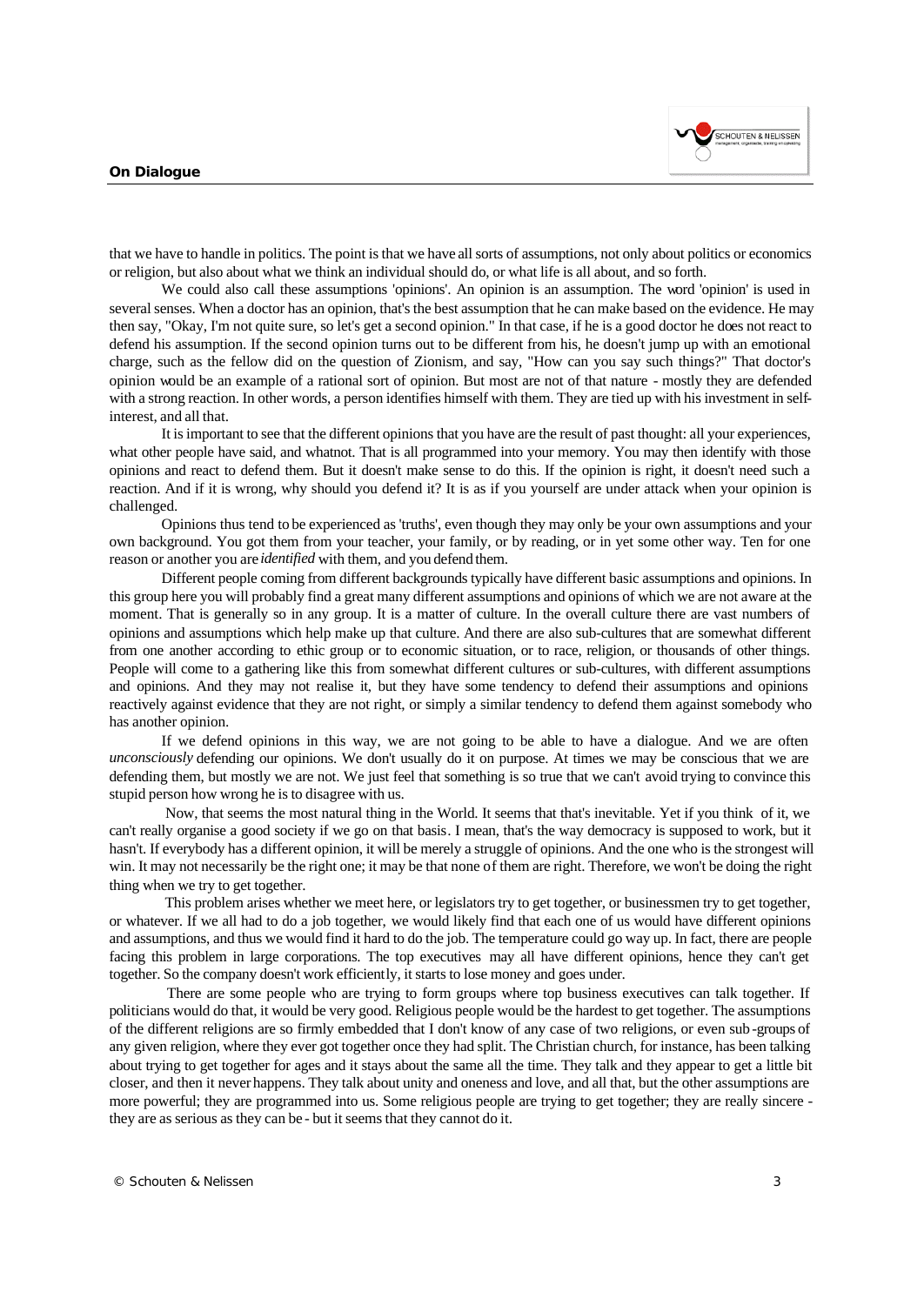

 Scientists also get into the same situation. Each one may hold to a different view of the truth, so they can't get together. Or they may have different self-interests. A scientist who is working for a company that produces pollution may have a certain self-interest in proving that the pollution is not dangerous. and somebody else might have self-interest in proving that it is dangerous. And perhaps then somewhere there is an unbiased scientist who tries to judge it all.

 Science is supposed to be dedicated to truth and fact, and religion is supposed to be dedicated to another kind of truth and to love. But people's self-interest and assumptions take over. Now, we're not trying to judge these people. Something is happening, which is that assumptions or opinions are like computer programs in people's minds. And those programs take over against the best of intentions. They produce their own intentions.

 Besides that, you will find other problems in trying to have a dialogue in a group of this or any size. Some people want to assert themselves; that's their way of going about things. They talk easily and they become dominant. They may have an image of themselves as dominant, and they get a certain amount of security out of it, a lift out of it. Other people, however, do not have such great self-esteem in this area; they tend to hold back, especially when they see somebody who is dominant. They are afraid that they'll make fools of themselves, or something of the kind.

 There are various roles that people adopt. Some people adopt the dominant role, some adopt the role of the weak powerless person who can be dominated. They sort of work together, with each other. Those 'roles', which are really based on assumptions and opinions, will also interfere with the operation of dialogue. So a person has built some assumptions about himself, whether it's one way or the other. Also, since his childhood people have told him that that's what he is, that he is this way or that way. He has had bad experiences or good experiences, and it all built up. These are some of the problems which will arise when we try to have a dialogue.

We can say that a group of about twenty to forty people is almost a microcosm of the whole society, and has a lot of different opinions and assumptions. It is possible, though, to have a dialogue with one person or with two, three, of four, or you can have the attitude of the dialogue by yourself, as you weigh all the opinion without deciding.

But a group that is too small doesn't work very well. If five or six people get together, they can usually 'adjust' to each other so that they don't say the things that upset each other - they get a 'cozy adjustment'. People can easily be very polite to each other and avoid the issues that may cause trouble. And if there is a confrontation between two or more people in such a small group, it seems very hard to stop it; it gets stuck. In a lager group like this, we may well start out politely. After a while, though, people can seldom continue to avoid all the issues that would be troublesome. The politeness falls away pretty soon. In a group of less than about twenty it may not, because people get to know each other and know the rough edges that they have to avoid. They can take it all into account; it's not too much. But in a group this size, it is too much.

So when you raise the number to about twenty, something different begins to happen. And forty people is about as many as you can conveniently arrange in a circle - or you might put two circles concentrically. In that size group, you begin to get what may be called a 'microculture'. You have enough people coming in from different subcultures so that they are a sort of microcosm of the whole culture. And then the question of culture - the collectively shared meaning begins to come in. That is crucial, because the collectively shared meaning is very powerful.

The collective thought is more powerful than the individual thought. In fact, the individual thought is mostly the result of collective thought and of interaction with other people. The language is entirely collective, and most of the thoughts in it are. Everybody does his own thing to those thoughts - he makes a contribution. But very few change them very much.

The power of the group goes up much faster than the number of people. I've said elsewhere that it could be compared to a laser. Ordinary light is called 'incoherent', which means that it is going in all sorts of directions, and the light waves are not in phase with each other so they don't build up. But a laser produces a very intense beam which is coherent. The light waves build up strength because they are all going in the same direction. This beam can do all sorts of things that ordinary light cannot.

Now, you cold say that our ordinary thought in society is incoherent - it is going in all sorts of directions, with thoughts conflicting and cancelling each other out. But if people were to think together in a coherent way, it would have tremendous power. That's the suggestion. If we have a dialogue situation - a group which has sustained dialogue for quite a while in which people get to know each other, and so on - then we might have such a coherent movement of thought, a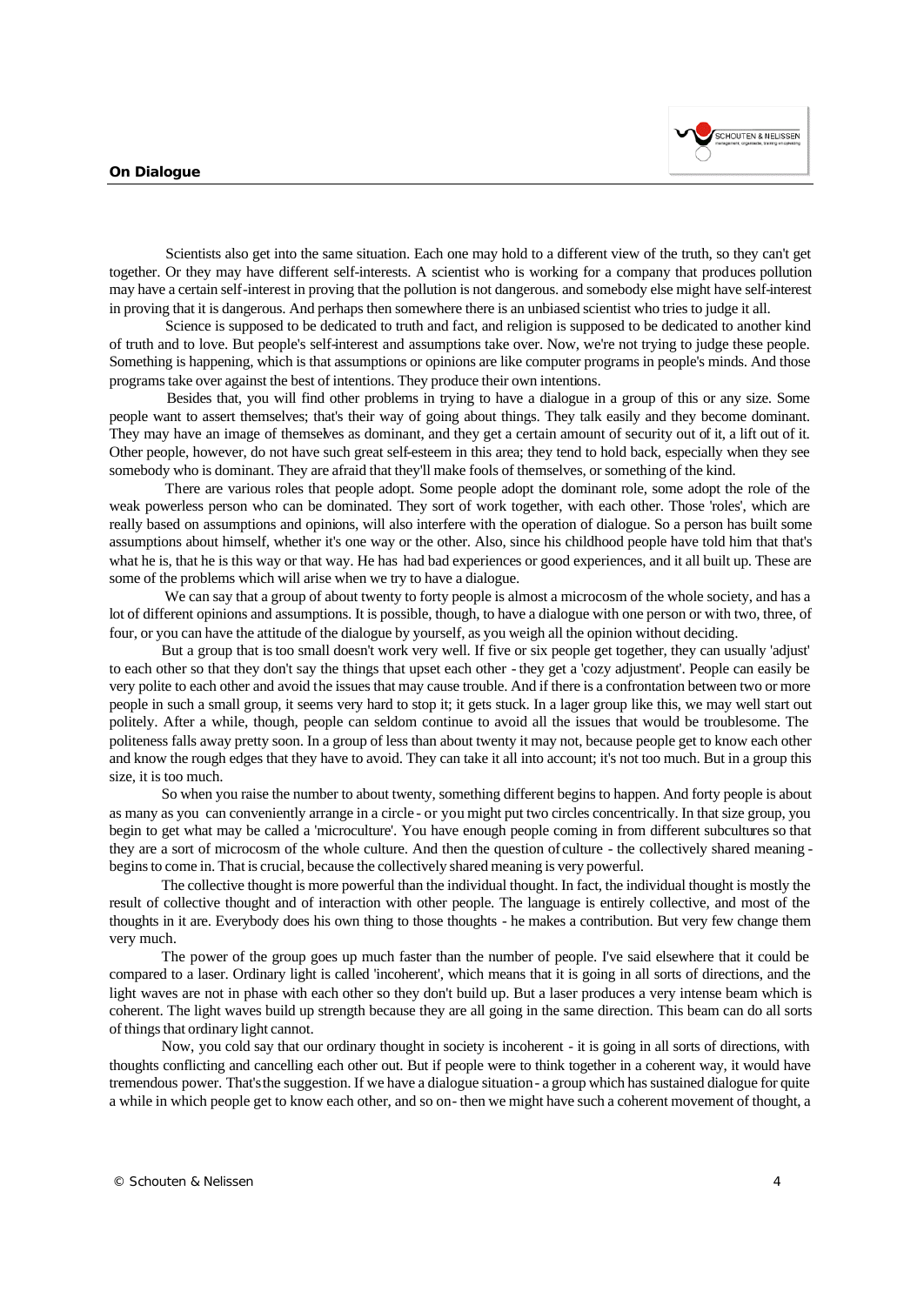

coherent movement of communication. It would be coherent not only at the level we recognise, but at the *tacit level,* at the level for which we have only a vague feeling. That would be more important.

'Tacit' means that which is unspoken, which cannot be described - like the tacit knowledge required to ride a bicycle. It is the actual knowledge, and it may be coherent or not. I am proposing that thought - to think - is actually a subtle tacit process. The concrete process of thinking is very tacit. The meaning is basically tacit. And what we can say *explicitly* is only a very small part of it. I think we all realise that we do almost everything by this sort of tacit knowledge. Thought is emerging from the tacit ground, and any fundamental change in thought will come from the tacit ground. So if we are communicating at the tacit level, then maybe thought is changing.

The tacit process is common. It is shared. The sharing is not merely the explicit communication and the body language and all that, which are part of it, but there is also a deeper tacit process which is common. I think the whole human race knew this for a million years; and then in five thousand years of civilisation we have lost it, because our societies got too big to carry it out. But now we have to get started again, because it has become urgent that we communicate. We have to share our consciousness and to be able to think together, on order to do intelligently whatever is necessary.

If we begin to confront what's going on in a group like this, we sort of have the nucleus of what's going on in all society. When you are by yourself you miss quite a bit of that. Or even one-on-one you don't really get it.

You could say that generally our culture goes in for large groups of people for two reasons. One is for entertainment and fun. The other is to get a useful job done. Now, I'm going to propose that in a dialogue we are not going to have any agenda, we are not going to try to accomplish any useful thing. As soon as we try to accomplish a useful purpose or goal, we will have an assumption behind it as to what is useful, and that assumption is going to limit us. Different people will think different things are useful. And that's going to cause trouble. We may say, "Do we want to save the world?" or "Do we want to run a school?" or "Do we want to make money?" Whatever it may be.

That's also going to be one of the problems in corporate dialogues. Will they ever give up the notion that they are there primarily to make a profit? If they could, this would be a real transformation of mankind. I think that many business executives in certain companies are feeling unhappy and really want to do something - not merely to save the company. It's not that all of them are money-rubbing or exclusively profit-oriented.

What I am suggesting is that in dialogue we do not have an agenda and we are not trying to accomplish anything useful. Nor are we going to have a leader. Now, that's a harder problem. People will tend to say, "Okay, we have no agenda. We're not solving a problem. At least somebody will tell us what to do." The whole society has been organised tat way - to believe that we can't function without these leaders. But maybe we can.

The idea behind dialogue has been developed by a number of people. It is becoming quite a common thing, or at least more common than it was. This idea seems to be growing in society. We could say that the time is ripe for it, and people are beginning to take it up.

Now, the way we start a dialogue group is usually by talking *about* dialogue - talking it over, discussing why we're doing it, what it means, and so forth. I don't think it is wise to start a group before people have gone into all that, at least somewhat. You can, but then you'll have to trust that the group will continue, and that these questions will come out later. So if you are thinking of meeting in a group, one way which I suggest is to have a discussion or a seminar about dialogue for awhile, and those who are interested can then go on to have the dialogue. And you mustn't worry too much whether you are or are not having dialogue - that's one of the blocks. It may be mixed.

A basic notion for a dialogue would be for people to sit in a circle. Such a geometric arrangement doesn't favour anybody; it allows for direct communication. In principle, the dialogue should work without any leader and without any agenda. Of course, we are used to leaders and agendas, so if we were to start a meeting here without a leader - start talking and have no agenda, no purpose - I think we would find a great deal of anxiety in not knowing what to do. Thus one of the things would be to work through that anxiety, to face it. In fact, we know by experience that if people do this for an hour or two they do get through it and start to talk more freely.

It may be useful to have a facilitator to get the group going, who keeps a watch an it for a while and sort of explains what's happening from time to time, and that kind of thing. But his function is to work himself out of a job. Now, that may take time. It may be that people must meet regularly and sustain the dialogue. That form might be to meet week after week, or bi-weekly or whatever, and sustain it a long time - a year of two or more. In that period, all those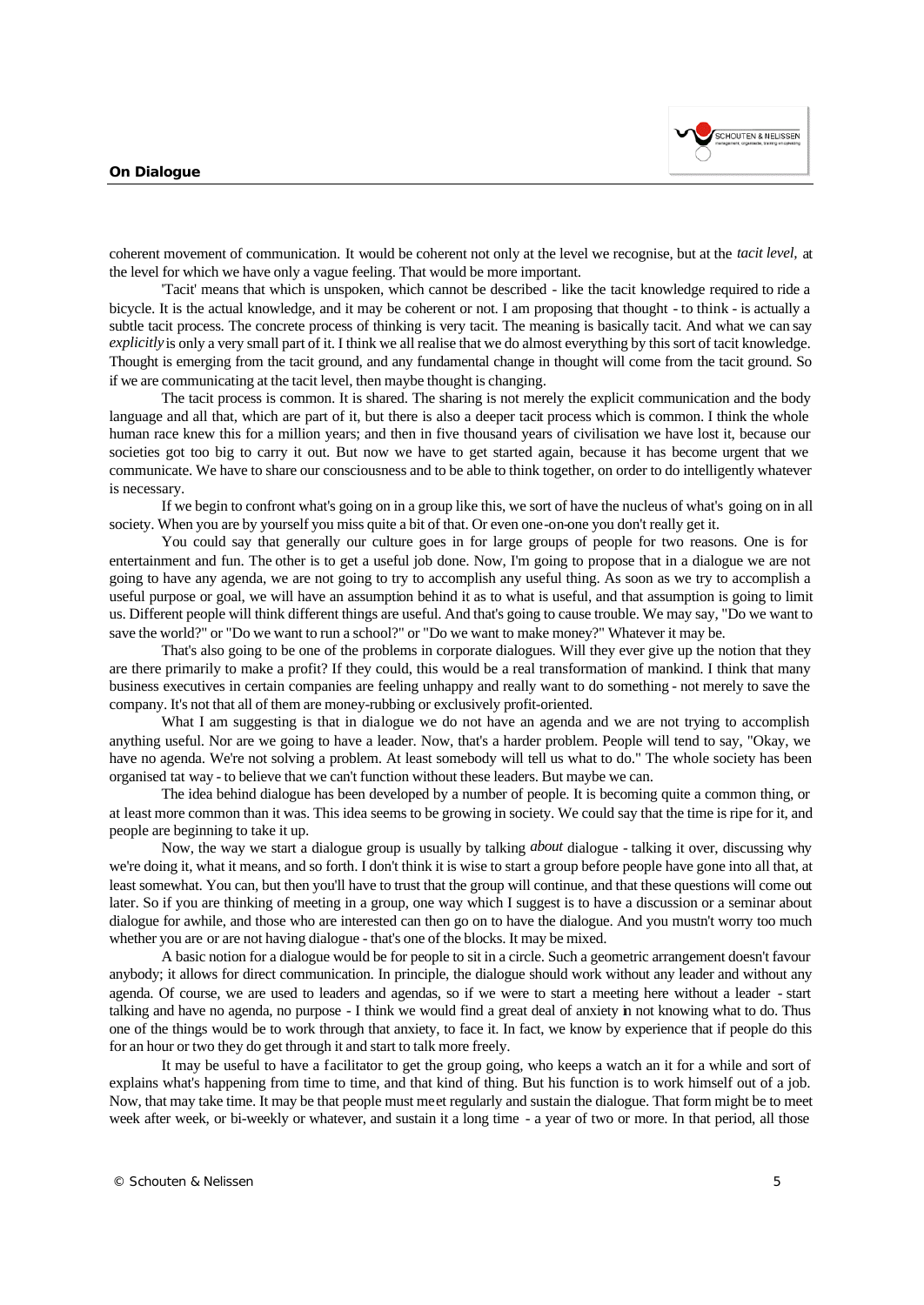

things we mentioned would come out. And people would begin to learn really to depend less and less on the facilitator at least that's the idea behind it. that's the suggestion. Of course, it's an experiment. We can't guarantee that it is going to happen. But that is what takes place in any new venture: you consider all the evidence, you consider what's the best idea, what to say about it, what your theories about it are, and then you go ahead and try it.

Some time ago there was an anthropologist who lived for a long while with a North American tribe. It was a small group of about this size. The hunter-gatherers have typically lived in groups of twenty to forty. Agricultural group units are much larger. Now, from time to time that tribe met like this in a circle. They just talked and talked and talked, apparently to no purpose. They made no decisions. There was no leader. And everybody could participate. There may have been wise men or wise women who were listened to a bit more - the older ones - but everybody could talk. The meeting went on, until it finally seemed to stop for no reason at all and the group dispersed. Yet after that, everybody seemed to know what to do, because they understood each other so well. Then they could get together in smaller groups and do something or decide things.

In this large group we are not going to decide what to do about anything. This is crucial. Otherwise we are not free. We must have an empty space where we are not obliged to do anything, nor to come to any conclusions, nor to say anything or not say anything. It's open and free. It's an empty space. 'Occupied' is the opposite of leisure; it's full. So we have here a kind of empty space where anything may come in - and after we finish, we just empty it. We are not trying to accumulate anything. That's one of the points about a dialogue. As a friend of mine used to say, "The cup has to be empty to hold something."

When a group is new, in general people talk around the point for a while. In all human relations nowadays, people generally have a way of not directly facing anything. They talk around things, avoiding the difficulties. This practice will probably continue within any group such as this. If you keep the group going for a while though, that tendency begins to break down. At a dialogue one evening a fellow spoke up, saying, "Okay, we're all talking about philosophy. Can I read this nice bit of philosophy I brought?" And some people said, "No." So he didn't read it. It seemed a bit of a shock, but it worked out.

It all has to be worked out. People will come to a group with different interests and assumptions. In the beginning they may have negotiation, which is a very preliminary stage of dialogue. In other words, if people have different approaches, they have to negotiate somehow. However, that is not the end of dialogue; it is the beginning. Negotiation involves finding a common way of proceeding. Now, if you only negotiate, you don't get very far - although some questions do have to be negotiated.

A great deal of what nowadays is typically considered to be dialogue tends to focus on negotiation; but as we said, that is a preliminary stage. People are generally not ready to go into the deeper issues when they first have what they consider to be a dialogue. They negotiate, and that's about as far as they get. When Bush and Gorbachev meet, or example, negotiation should really be only a beginning to what they ought to be doing.

Negotiation is trading off, adjusting to each other and saying, "Okay, I see your point. I see that that is important to you. Let's find a way that would satisfy both of us. I will give in a little on this, and you give in a little on that. And then we will work something out." Now, that's not really a close relationship, but it begins to make it possible to get going.

We have been saying that people in any group will bring to it their assumptions, and as the group continues meeting, those assumptions will come up. Then what is called for is to *suspend* those assumptions, so that you neither carry them out nor suppress them. You don't believe them, nor do you disbelieve them; you don't judge them as good or bad. You simply see what they mean - not only your own, but the other people's as well. We are not trying to change anybody's opinion. When this meeting is over, somebody may or may not change his opinion.

This is part of what I consider dialogue - for people to realise what is on each other's minds without coming to any conclusions or judgements. In a dialogue we have to sort of weigh the question a little, ponder it a little, feel it out.

I'm going to suggest the way it ought to work. Assumptions will come up. And if you hear somebody else who has an assumption that seems outrageous to you, the natural response might be to get angry, or get excited, or to react in some other way. But suppose you suspend that activity. That means that it is sort of there in front of you. You are not suppressing it, not carrying it out, not believing it or disbelieving it, you are simply seeing the meaning of your assumption along with the other person's. You may not even have known that you had an assumption. It was only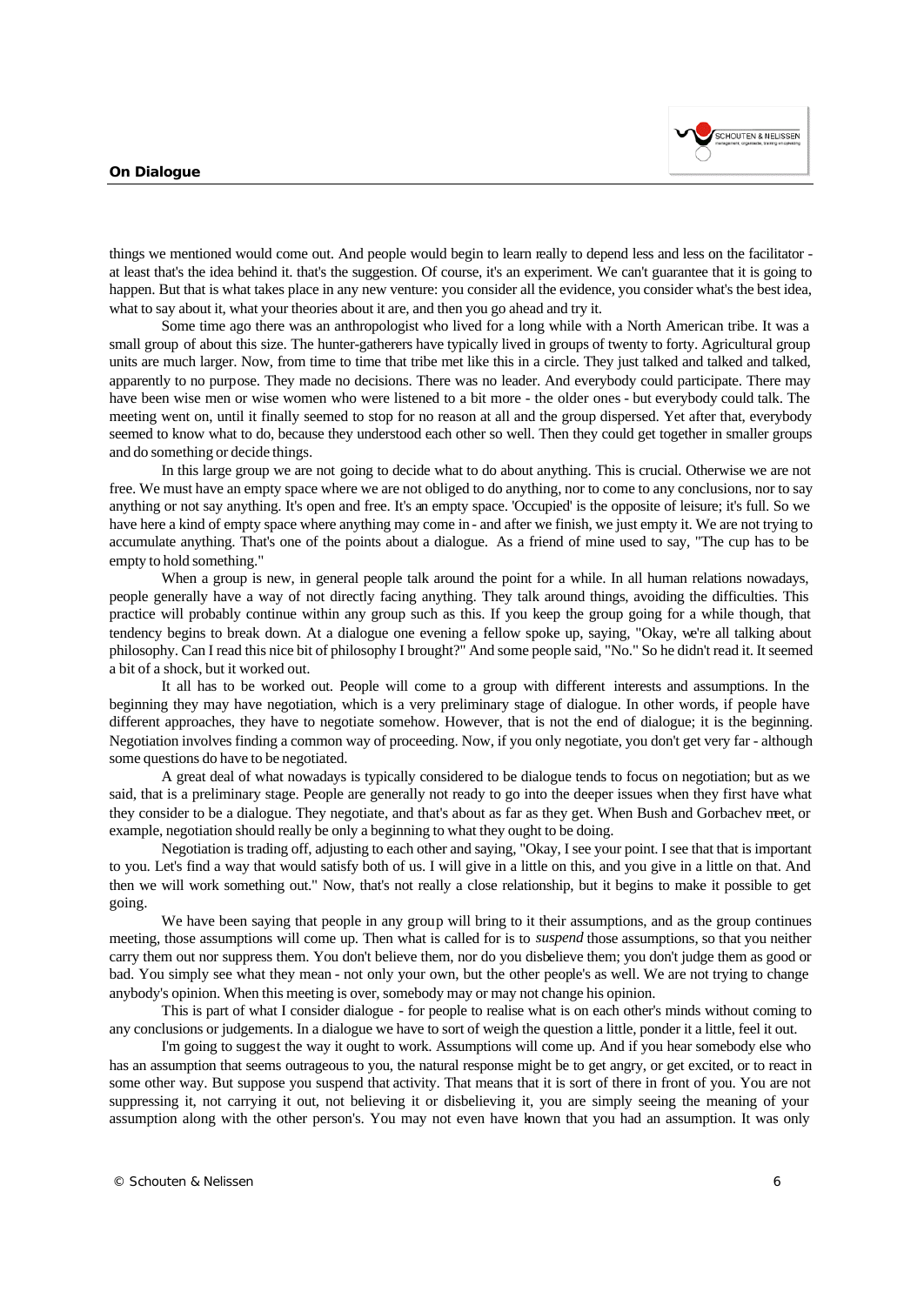

because he came up with the opposite one that you find out that you have one. You may uncover other assumptions, but we are all suspending them and looking at them all, seeing what they mean. The first thing is to take in all the opinions. You have to notice your own reactions of hostility, or whatever, and you can see by the way people are behaving what their reactions are. You may find, as with anger, that it could go so far that the meeting could blow up, although I think that this group may have become so integrated that it would be difficult for that to happen. This group is probably much more coherent in some ways than some of the groups we've seen, because it has been together at least once a year for several years. It isn't important whether everybody in the group has; if some people - a fraction - have shared this together, that affects the whole group. And if temperatures do rise, those who are not completely caught up in their particular opinions should come in to defuse the situation a bit so that people could look at it. It mustn't go so far that the opinions come out, but where you can look at them. Provokes your own. That's all part of the observation. You become more familiar with how thought works.

That is part of collective thought - people thinking together. At some stage we would share our opinions without hostility, and we would then be able to *think together*; whereas, when we defend an opinion we can't. An example of people thinking together would be that somebody would get an idea, somebody else would take it up, somebody else would add to it. They thought would flow - rather than there being a lot of different people, each trying to persuade or convince the others.

In the beginning, people won't trust each other. But I think that if they see the importance of the dialogue, they will work with it. And as they start to know each other, they begin to trust each other. It may take time. At first you will just come into the group bringing all the problems of culture and the society. Any group like this is a microcosm of society - it has all sorts of opinions, people not trusting each other, and such. So you begin to work from there. People talk at first in a perhaps rather trivial way, and then later less trivially. Initially they talk about superficial issues, because they're afraid of doing more, and then gradually they learn to trust each other.

The object of a dialogue is not to analyse things, or to win an argument, of to exchange opinions. Rather, it is to suspend your opinions and to look at the opinions - to listen to everybody's opinions, to suspend them, and to see what all that means. If we can see what all of our opinions mean, then we are *sharing a common content*, even if we don't agree entirely. It may turn out that the opinions are not really very important-they are all assumptions. And if we can see them all, we may then move more creatively in a different direction. We can just simply share the appreciation of the meanings; and out of this whole thing, truth emerges unannounced - not that we have chosen it.

If each of us in this room is suspending, then we are all doing the same thing. We are all looking at everything together. The content of our consciousness is essentially the same. Accordingly, a different kind of consciousness is possible among us, a *participatory consciousness* - as indeed consciousness always is, but one that is frankly acknowledged to be participatory and can go that way freely. Everything can move between us. Each person is participating, is partaking of the whole meaning of the group and also taking part in it. We can call that a true dialogue.

Something more important will happen if we can do this, if we can mange it. Everybody will be sharing all the assumptions in the group. If everybody sees the meaning together of all the assumptions, then the content of consciousness is essentially the same. Whereas, if we all have different assumptions and defend them, each person is then going to have a different content, because we won't really take in the other person's assumptions. We'll be fighting them, or pushing them away - trying to convince or persuade the other person.

Conviction and persuasion are not called for in a dialogue. The word 'convince' means to win, and the word 'persuade' is similar. It's based on the same root as are 'suave' and 'sweet'. People sometimes try to persuade by sweet talk of to convince by strong talk. Both come to the same thing, though, and neither of them is relevant. There's not really coherent or rational. If something is right, you don't need to be persuaded. If somebody has to persuade you, then there is probably some doubt about it.

If we could all share a common meaning, we would be participating together. We would be partaking of the common meaning - just as people partake of food together. We will be taking part and communicating and creating a common meaning. That would be participation, which means both 'to partake of' and 'to take part in'. It would mean that in this participation a common mind would arise, which nonetheless would not exclude the individual. The individual might hold a separate opinion, but that opinion would then be absorbed into the group, too. He might or might not keep his opinion, but his meaning would be seen. However, insofar as people have opinions that they defend, or assumptions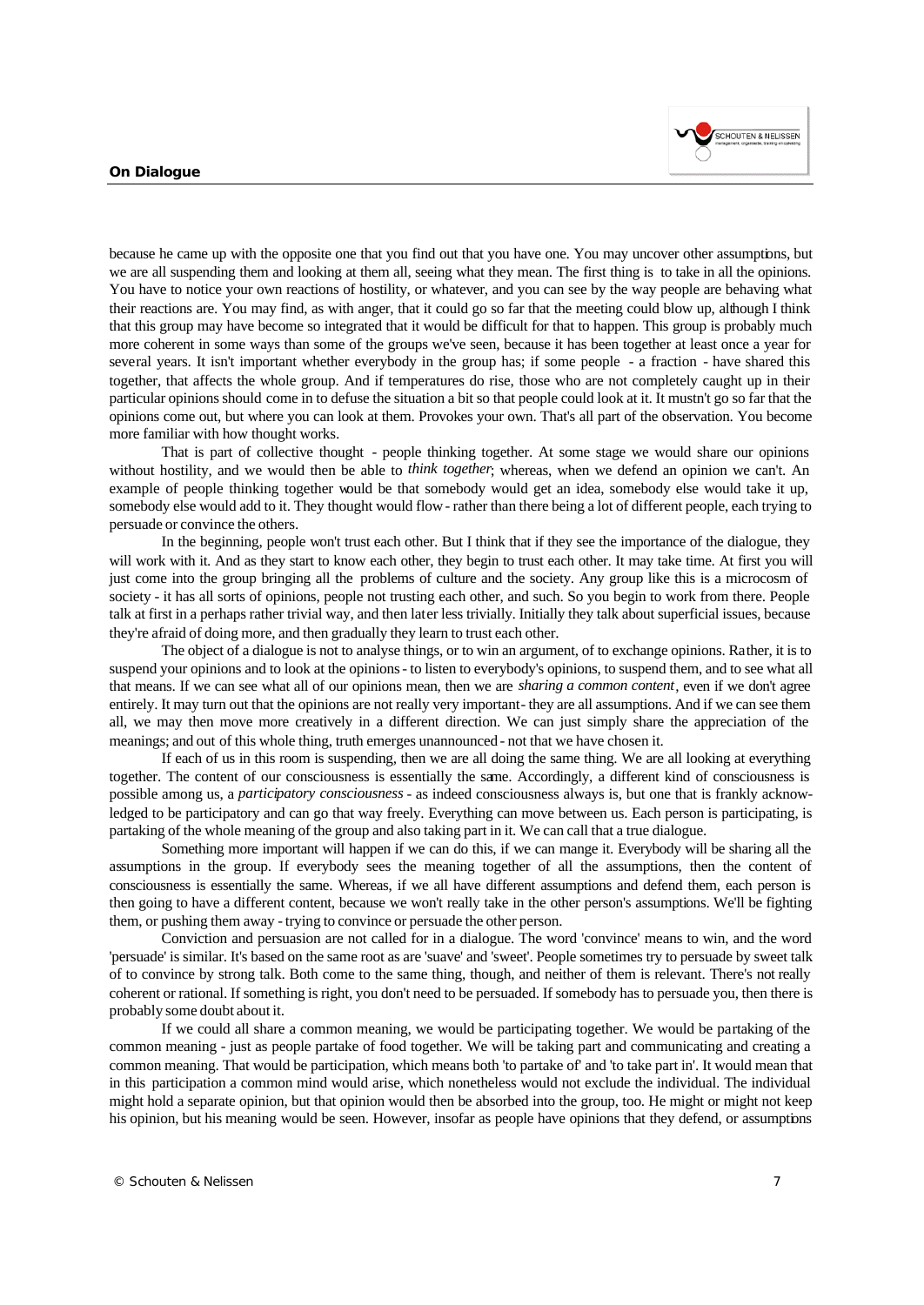

that they defend, there is something that interferes with creativity. If you are defending an assumption, you are pushing out whatever is new.

Thus everybody is quite free. It's not like a mob where the collective mind takes over - not at all. It is something *between* the individual and the collective. It can move between them. It's a harmony of the individual and the collective, in which the *whole* constantly moves toward coherence. So there is both a collective mind and an individual mind, and like a stream, the flow moves between them. The opinions, therefore, don't matter so much. Eventually we may be somewhere between all these opinions, and we start to move beyond them in another direction - a tangential direction into something new and *creative.*

Now, that would be the ideal situation. I've painted the ideal picture. But as we start, you'll find, of course, that it doesn't happen. That's often the case in dialog ue - the thing that seems to make sense, which looks coherent and right, doesn't work when we try it. The thing that doesn't make sense is what does seem to work.

You can notice the similarity of the difficulties within a group to what we've talked about in the past relative to the conflicts and incoherent thoughts within an individual. The individual would have to suspend his assumptions, and so does the group. There is another factor in a group, though, because collective cultural assumptions come in to a much greater extent. And in a large group like this, many sub-cultures also come in.

A society is a link of relationships that are set by people in order to work and live together: rules, laws, institutions, and various things. It is done by thinking and agreeing that we are going to have them, and then we do it. And behind that is a culture, which is shared meaning. Even to say that we want to set up a government, people must agree to a common meaning of what kind of government they want, what's good government, what's right, and so on. Different cultures will produce different functions of government. And if some people don't agree, then we have political struggle. When it goes further, it breaks down into civil war.

I am saying society is based on *shared meanings,* which constitute the culture. If we don't share coherent meaning, we do not make much of a society. And at present, the society at large has a very incoherent set of meanings. In fact, this set of 'shared meanings' is so incoherent that it is hard to say that they have any real meaning at all. There is a certain amount of significance, but it is very limited. The culture in general is incoherent. And we will thus bring with us into the group - or microcosm or microculture - a corresponding incoherence.

If all the meanings can come in together, however, we may be able to work toward coherence. As a result of this process, we may naturally and easily drop al lot of our meanings. But we don't have to begin by accepting or rejecting them. The imp ortant thing is that we will never come to truth unless the overall meaning is coherent. All the meanings of the past and the present are together. We first have to apprehend them, and just let them be; and this will bring about a certain order.

If we can work this through, we will then have a coherent meaning in the group, and hence the beginning of a new kind of culture - a culture of a kind which, as far as I can tell, has never really existed. If it ever did, it must have been very long ago - maybe in some groups in the primitive Stone Age conditions. I am saying that a genuine culture could arise in which opinions and assumptions are not defended incoherently. And that kind of culture is necessary for the society to work, and ultimately for the society to survive.

Such a group might be the germ of the microcosm of the larger culture, which would then spread in many ways - not only by creating new groups, but also by people commu nicating the notion of what it means.

Also, one can see that it is possible that this spirit of the dialogue can work even in smaller groups, or one-onone, or within the individual. If the individual can hold all of the meanings together in his own mind, he has the attitude of the dialogue. He could carry that out and perhaps communicate it, both verbally and non-verbally, to other people.

In principle, this could spread. Many people are interested in dialogue now. We find it growing. The time seems to be ripe for this notion, and it could perhaps spread in many different areas.

I think that something like this is necessary for society to function properly and for society to survive. Otherwise it will all fall apart. This shared meaning is really the cement that holds society together, and you could say that the present societ y has some very poor quality cement. If you make a building with very low quality cement, it cracks and falls apart. We really need right cement, the right glue. And that is shared meaning.

So we have talked about the positive side of dialogue. However, this attempt at dialogue can be very frustrating. I say this not only theoretically, but also from experience. We've mentioned some of the difficulties: it's frustrating to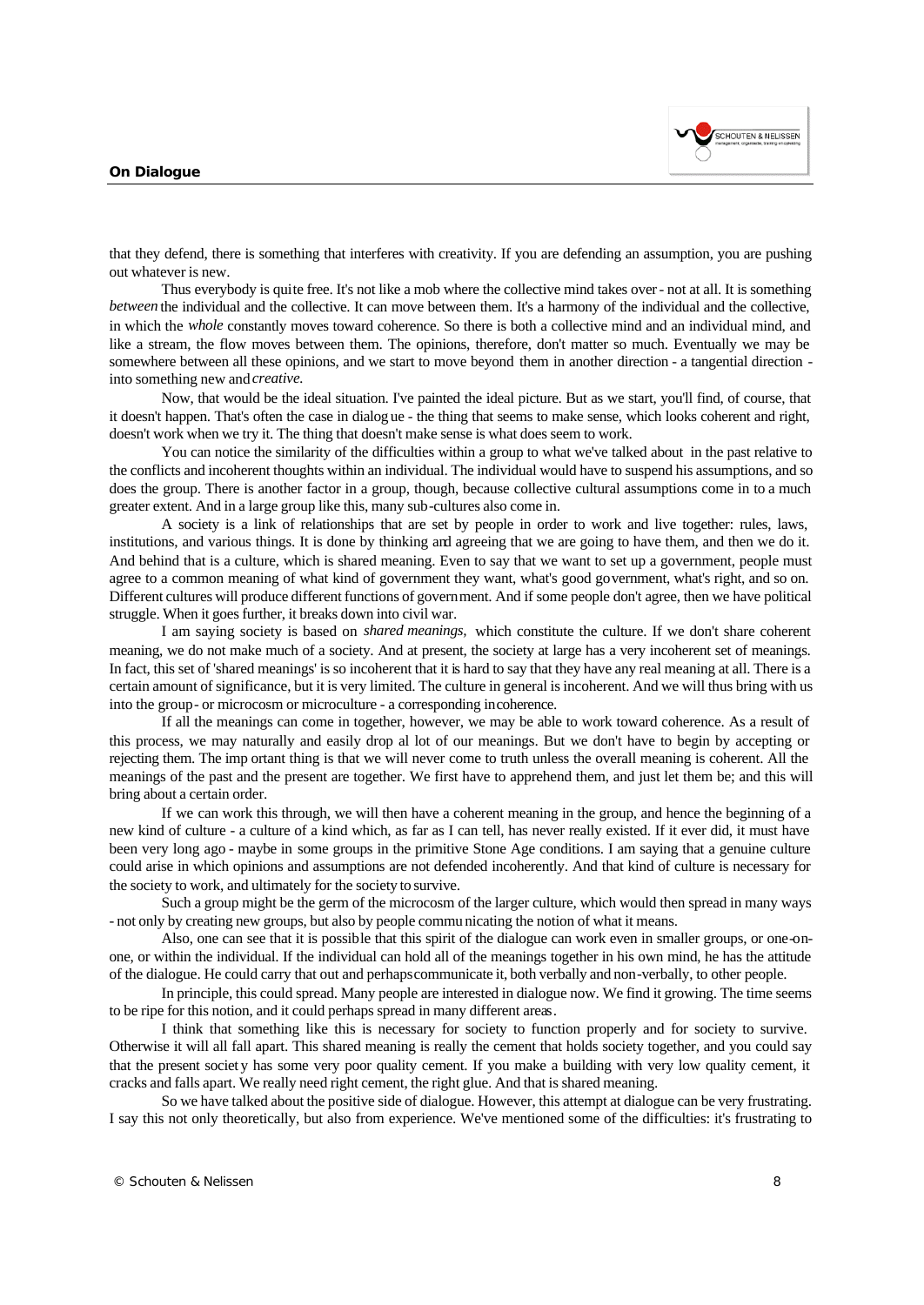

have all these opinions; it's frustrating to have some people more dominant, or others who find it hard to talk; people may fall into role-playing; there may be anxiety.

Now, how are you going to deal with the frustrations within the group? As we said before, things may make you angry or frustrated or may frighten you. Your assumptions may be revealed and challenged, and you may find the opinions of others to be outrageous. Also, people may be frightened and anxious if there is no leader and to topic and nothing 'to do'. So you have to get through all of that.

These are the problems that are going to arise - that have arisen in all the groups that I've seen. And you can expect that they are almost inevitable, and may ask, 'Then what is the point in going on with all of this?' So we must explore that.

I am saying that there is a *reason* for dialogue. We really so need to have it. This reason should be strong enough to get us through all the frustration we talked about. People generally seem ready to accept frustration with anything that they regard as important. Doing your job or making money, for example, is often frustrating; it produces anxiety. Yet people will say, "That is important! We have to stick with it." They feel that way about all sorts of things. I'm saying that if we regard dialogue as important, as necessary, we will say about it as well, 'We will stick to it.' But if we don't think it is necessary, we might say, "Okay, what's the point? This it too much trouble. Let's give it up. It's not producing anything." You see, you have to explore anything new for a while. In science, or anywhere, you usually have to go through a period where you are not getting anywhere while you are exploring. It can, nevertheless, be very discouraging.

If we can all suspend carrying out our impulses, suspend our assumptions, and look at them all, then we are all in the same state of consciousness - the content is the same. And therefore we have established the thing that many people say they want - a common consciousness. It may not be very pleasant, but we have got it. People tend to think of common consciousness as 'shared bliss'. That may come; but if it does, I'm saying that the road to it is through this. We have to share the consciousness that we actually have. We can't just impose another one. But if people can share the frustration and share their different contradictory assumptions and share their mutual anger and stay with it - if everybody is angry together, and looking at it together - then you have a common consciousness.

Even hate is a very powerful bond. I remember that many years ago I visited some people in Ireland when I gave a talk there. They had come from Germany, where they had been anti-Nazi fighters. They fought the Nazis for a while, but left while they still could. They said that they actual missed the Nazis. They missed that hate, because it gave them energy and meaning to life. There was sort of an anticlimax. The point is that this hate itself is a very powerful bond. And if people can stay with it together, then they are really sharing - then that can change into something else. If people could stay with power, violence, hate, or whatever it is, all the way to the end, then it would sort of collapse because ultimately they would see that we are all the same. And consequently they would have participation and fellowship. People who have gone through that can become good friends. The whole thing goes differently. They become more open and trusting to each other. They have already gone through the thing that they are afraid of, so the intelligence can then work.

There's another story I would like to relate. I knew a man in London who had been a child psychologist. He told me that somebody once brought to him a girl about seven years old who was very disturbed. She refused to talk to anybody. They brought her hoping that he would help to get her talking. So he tried for about an hour and got nowhere. Finally, getting exasperated, he said, "Why don't you talk to me?" She answered, "Because I hate you." He thought that he had to bring *time* into this somewhere to defuse it. So he said, "How long will you hate me?" She said, "I'll hate you forever." He was then a bit worried, so he brought time in again. He asked, "How long will you hate me forever?" Then she burst out laughing and the whole thing was broken. The energy which had been there was now available. The absurdity of the thing was shown to her - that the thing was incoherent. She was saying that she was going to hat him forever, and she could see that that wouldn't really be so; and if that's not so, then the idea that she has got to go on with the hatred is not necessary either. Just as hatred is a very powerful emotion, so panic is another one. And some dialogue groups could go into panic. I don't think this one will, although I've heard of people saying that it can happen at least, a moment of panic, even though it's not sustained. But then you may get such panic from many things. If you are trying to climb a mountain, you could get a moment of panic. Or you might be panicky about your money, about your job, about anything. Nevertheless, people do stick with such things because they think it is important to get through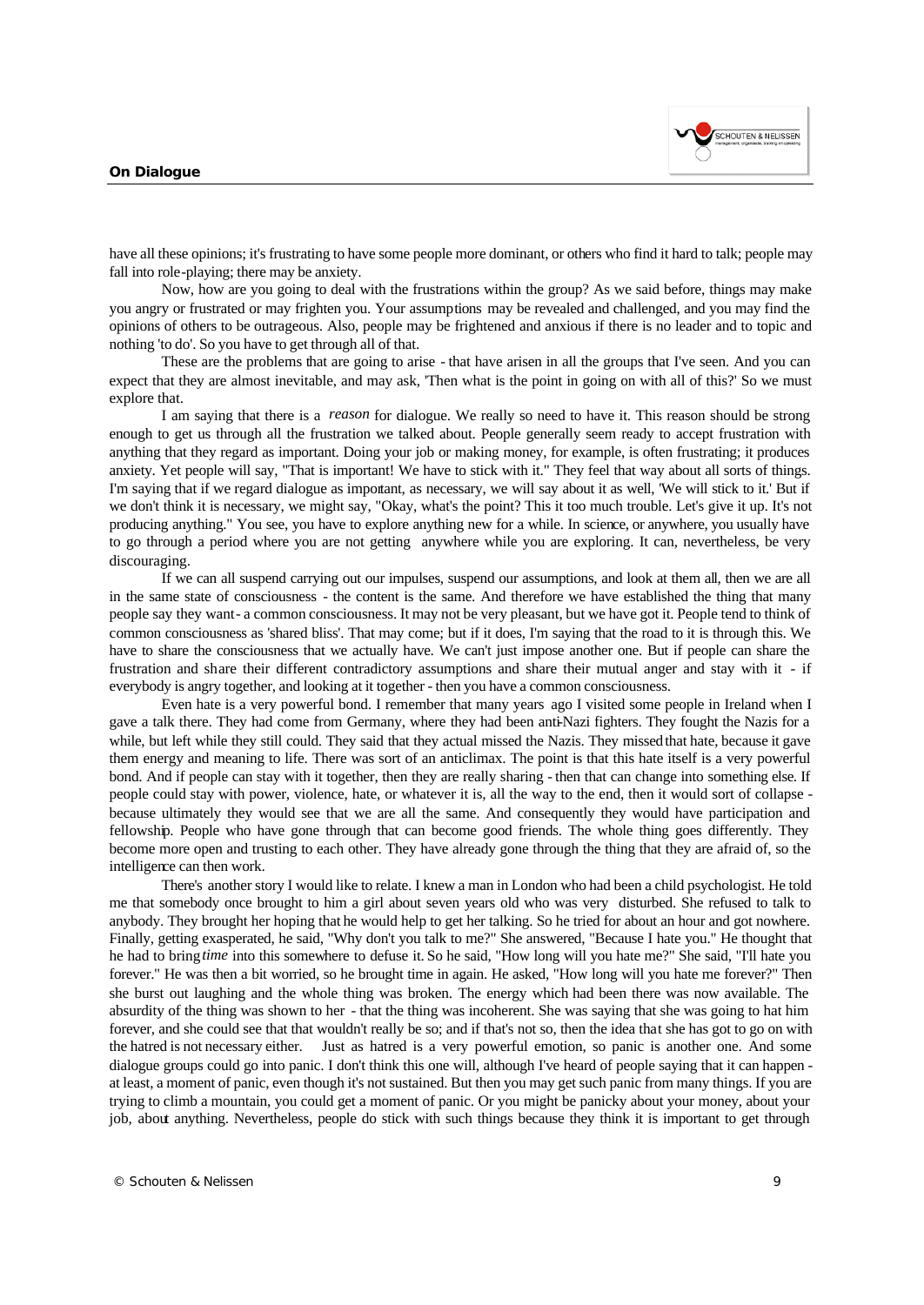

them. If you could stick with what I have been saying about dialogue, you might begin to see something about this hate and panic, which would then change us in a fundamental way.

When you have anger, it has a reason, or a cause. You say that you are angry because of this, this, or that. It builds up to rage and hate, at which point it no longer has a particular reason anymore - it just sustains itself. That energy of hate is sort of locked up, and then it's looking for an occasion to discharge. The same holds with panic. You are usually aware of a reason for your rear, but by the time you get to panic it goes on by itself. However, the sort of energy that goes around at that level may also in a vague way be the kind of energy we are talking about for *creativity* - namely, *an energy without a reason.*

The fact of sharing a common content of consciousness shows in what people say, in the way they think, in the stance of their bodies. What is going on outwardly is very similar from one person to the next. Everybody is similar in that everybody is doing basically the same thing - which is to have different opinions that are in conflict with another person's opinions, frequently leading to anger, rage, hate, fear, panic, of the kind that has just been described.

In this situation of a dialogue, however, some people may not be all that strongly attached to certain opinions; and, as we said, those people can come in and defuse a particular issue so that it doesn't get too confrontational or polarised or otherwise too highly charged emotionally. If people can stay with all this and look at it, then a change can take place. A common perception can take place, which is stronger because many people are involved, and because it is being reinforced collectively, socially and individually. The common perception builds up.

The collective, though, is also often troublesome. The group may act like a conscience, for exa mple, inducing powerful guilt feelings in its members, because we are all so built that we tend to regard what everybody agrees on as true. Or it may act like something else that people are also afraid to oppose.

There is a great deal of violence in the opinions that we are defending. They are not merely opinions, they are not merely assumptions; they are assumptions with which we are identified - which we are therefore defending, because it is as if we are defending ourselves. The natural self-defence imp ulse, which we got in the jungle, has been transferred from the jungle animals to these opinions. In other words, we say that there are some dangerous opinions out there - just as there might be dangerous tigers. And there are some very precious animals inside us that have to be defended. So an impulse that made sense physically in the jungle has been transferred to our opinions in out modern life. And in a dialogue, we get to be aware of that in a collective way.

Facing this sort of thing can be done both collectively and individually. And actually we ought to do both. But something new - the whole cultural conditioning - comes in when you face it collectively. Individually it is very hard to be aware of it. You normally surround yourself with people who h ave a very similar culture. You share assumptions and don't know that you have them. However, in a group of about twenty to forty you are bound to have people with different assumptions and things that they do not share. The point is that we are facing the fact that we don't share our background - not entirely. We share a great deal, but disagreeing on one point can be enough to blow it all up. And the more we share, the quicker it will blow up when there is one point that doesn't agree.

I'm going to say what might happen in a dialogue, if we sustain it and go through the unpleasant phases of the process together .In such a dialogue, this whole structure of defensiveness and opinions and division may collapse; and suddenly the feeling may change to one of fellowship and friendship, participation and sharing - because the fact is that when we are sharing all these opinions, we are all participating in the same thing. We are then partaking of the common consciousness, and we are taking part in it. So you get the feeling that we are participating.

But as long as we have this defensive attitude - blocking and holding assumptions, sticking to them and saying, 'I've got to be right,' and that sort of thing - then intelligence is very limited, because intelligence requires that you don't defend an assumption. There is no reason to hold to an assumption if there is evidence that it is not right. The proper structure of an assumption or of an opinion is that it is open to evidence that it may not be right.

That does not mean that we are going to impose the opinions of the group. Everybody may or may not have a different opinion - it is not that important. It isn't necessary that everybody be convinced to have the same view. This *sharing* of mind, of consciousness, is more important than the content of these opinions are limited anyway. You may find that the answer is not in the opinions at all, but somewhere else. Truth does not emerge from opinions; it must emerge from something else - perhaps from a more free movement of this tacit mind. So we have to get meanings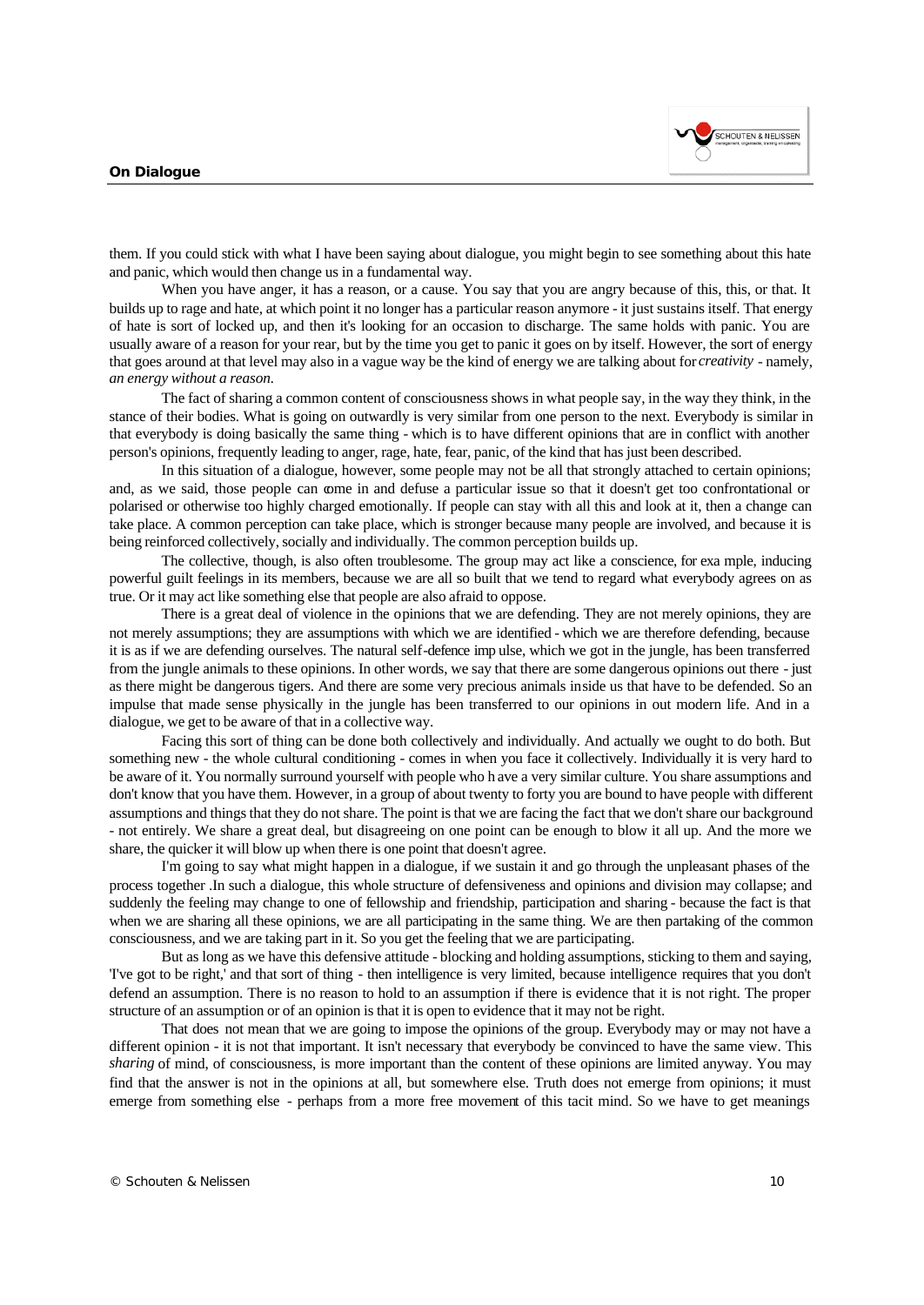

coherent if we are going to perceive truth, or to take part in truth. That is why I say the dialogue is so important. If our meanings are incoherent, how ware we going to participate in truth?

There is no 'road' to truth. What we are trying to say is that in this dialogue we share all the roads and we finally see that none of them matters. We see the meaning of all the roads, and therefore we come to the 'no road'. Underneath, all the roads are the same because of the very fact that they are 'roads' - they are rigid.

I think this *new* thing will open the way to changing the whole situation ecologically and in other ways. For instance, the ecological movement, the 'green movement', is now in danger of fragmenting and splitting, because many of those groups have different opinions about how to deal with the problems. So they can wind up fighting each other as much as they fight for the ecology. Consequently, it seems particularly urgent that the green movement get into dialogue.

People concerned with the ecology are clearly aware of some of our planetary problems, but I think it is important to call attention to this explicitly in a clear way, so that it becomes clear what the basic problem is. These kinds of activities go together. Cleaning up the rivers and planting trees and saving the whales should go together with dialogue and with seeing the general problem of thought. They all belong together, because any one of those activities by itself is not enough. If we all just talk about thought and think about thought for a long while, the whole plant may be destroyed in the meantime. But I think that dialogue will work in this tacit level of mental process, where the most significant things take place.

There are situations where people have differing assumptions and opinions, where one faction is interested and the other isn't. Still, somehow, we have got to gave a dialogue. Even if one faction won't participate, we who are willing can participate in a dialogue between our thought and their thought. We can at least dialogue among ourselves as far as we can, or you may by yourself. That is the attitude of dialogue. And the further this attitude could spread, the more I think it would help to bring order. If we re ally could do something creative, it might still affect the other person on a tacit level. It would really communicate at the tacit level, both with words and beyond words. But if we keep on repeating the same old story, then it won't.

Thought is all one, manifesting in all sorts of places and with all sorts of specific contents. So this spirit of a dialogue is important in facing this question, even though we realise that we are going in a direction which another very large part of the culture doesn't agree with at all.

The point is that this notion of dialogue and common consciousness suggests that there is some way out of our collective difficulties. And we have to begin here at the grass roots, as it were, not to begin at the top of the heap with the United Nations or with the President - although even the President and Gorbachev are now going to have a talk in which they have no agenda and are coming to no conclusions, so the idea must have percolated to that level, too; I don't think that they have thought it out for themselves. The idea of no agenda and no conclusion has probably been circulating among the lower echelon - which shows how these ideas do percolate and may even reach the highest levels.

That they are meeting is a very healthy development. It is a really good sign if they are going to do it. I know that there are people in the State Department who are familiar with this idea of dialogue - it could have reached them that way. This indicates that things can communicate very fast in this mo dern world - though that may look very insignificant at first. In three to five steps it might reach all sorts of levels. Just as the destructive things communicate, so this idea of dialogue could communicate, too.

As we ourselves stay with the frustrations of dialogue, the meaning of what we are doing may be much more than will appear at first sight. In fact, we could say that instead of being part of the problem, we become part of the solution. In other words, our very movement has the quality of the solution; it is part of it. However small it is, it has the quality of the solution and not the quality of the problem. However big the other one is, it has the quality of the problem, not of the solution. Accordingly, the major point is to start something which has the quality of the solution. As I have said, we don't know how fast or slowly it would spread. We don't know how fast a movement in the mind, in the thought process and beyond the thought process - this *sharing together* - will spread.

People sometimes say, "All we really need is love." Of course, that's true. If there were universal love, all would go well. But we don't appear to have it. It seems people can't just say, "Well, now there is going to be love between Bush and Gorbachev," or whomever. So we have to find a way that works. Even though there may be frustration and anger and rage and hate and fear - we talked about that occurring in a dialogue - we have to find something which can take all of that in.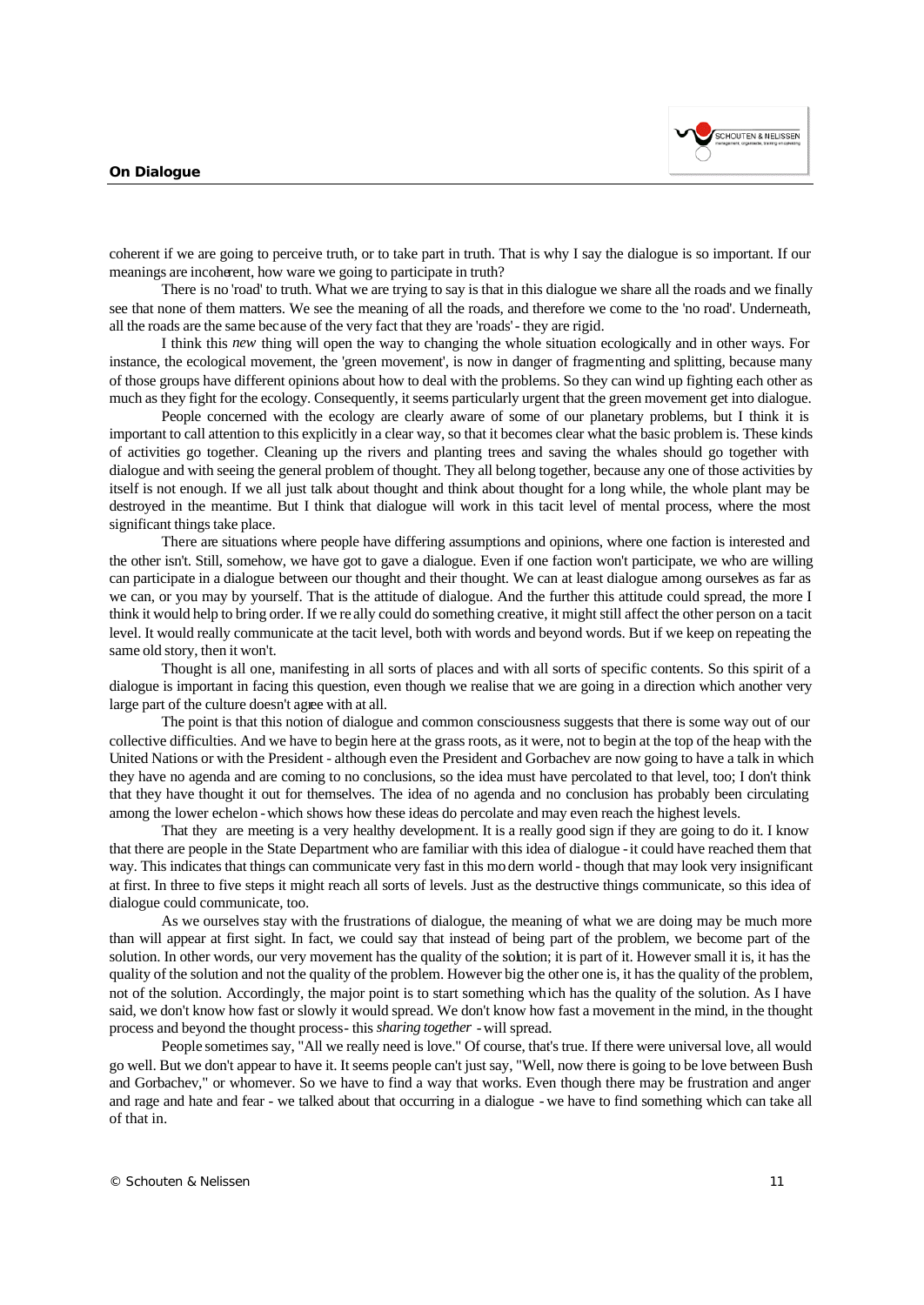

To illustrate the point, here is a story about the two leading physicists of this century, Albert Einstein and Niels Bohr. Einstein remembered that when he first met Bohr, he felt close to him. He wrote of a feeling of love for him. They talked physics in a very animated way, and so on. But they finally came upon a point where they had two different assumptions, or opinions, about what was the way to truth. Bohr's judgements were based on his view of quantum theory, and Einstein's on his view of relativity. They talked it over again and again in a very patient way, with all goodwill. It went on for years, and neither of them yielded. Each one just repeated what he had been saying before. So finally they found that they weren't getting anywhere, and they gradually drifted apart. They didn't see each other for a long time after that.

Then one year, both of them were at the Institute for Advanced Study at Princeton, but they still didn't meet each other. A mathematician name Herman Weyl said, "It would be nice if they got together. It's a pity that they don't." So he arranged a party to which Einstein and Bohr and their respective students were invited. Einstein and his associates stayed at one end of the room, and Bohr and his associates stayed at the other end. They couldn't get together because they had nothing to talk about. They couldn't share any meaning, because each one felt his meaning was true. How can you share if you are sure you have truth and the other fellow is sure he has truth, and the truths don't agree? How can you share?

Therefore, you have to watch for the notion of truth. Dialogue may not be concerned directly with truth - it may arrive at truth, but it is concerned with *meaning.* If meaning is *incoherent* you will never arrive at truth. You may think, 'My meaning is coherent and somebody else's isn't, 'But then we'll never have meaning shared. And if some of us come to the truth', so-called, while a lot of people are left out, it's not going to solve the problem. You will have the 'truth' for yourself or for your own group, wha tever consolation that is. But we will continue to have conflict.

If it is necessary to share meaning and share truth, then we have to do something different. Bohr and Einstein probably should have had a dialogue. I'm not saying that they *could* have had one, but in a dialogue they might have listened properly to each other's opinion. And perhaps they both would have suspended their opinions, and moved out beyond relativity and beyond quantum theory into something new. They might have done that in principle, but I don't think that this notion of dialogue had occurred to scientists then.

Science is predicated on the concept that science is arriving at truth - at a *unique* truth. The idea of dialogue is thereby in some way foreign to the current structure of science, as it is with religion. In a way, science has become the religion of the modern age. It plays the role which religion used to play of giving us truth; hence different scientists cannot come together any more than different religions can, once they have different notions of truth. As one scientist, Max Planck, said, "New ideas don't win really. What happens is that the old scientists die and new ones come along with new ideas." But clearly that's not the right way to do it.

This is not to say that s cience couldn't work another way. If scientists could engage in a dialogue, that would be a radical revolution in science - in the very nature of science. Actually, scientists are in principle committed to the concepts involved in dialogue. They say, "We must listen. We shouldn't exclude anything."

However, they find that they can't do that. This is not only because scientists share what everybody else shares assumptions and opinions - but also because the very notion which has been defining science today is that we are going to *get* truth. Few scientists question the assumption that thought is capable of coming to know 'everything'. But that may not be a valid assumption, because thought is abstraction, which inherently implies limitation. The *whole* is too much. There is no way by which thought can get hold of the whole, because thought only abstracts; it limits and defines. And the past from which thought draws contains only a certain limited amount. The present is not contained in thought; thus, an analysis cannot actually cover the moment of analysis.

There are also the relativists, who say that we are never going to get at an absolute truth. But they are caught in a paradox of their own. They are assuming that relativism is the absolute truth. So it is clear that people who believe that they are arriving at any kind of absolute truth can't make a dialogue, not even among themselves. Even different relativists don't agree.

We've said that in a dialogue there will be frustrations, but you might become be tter friends if you can get through all that. Not that we demand affection. We don't demand friendship; we don't demand anything. Friendship may come. If you see other people's thought, it becomes your own thought and you treat it as your own thought. And when an emotional charge comes up, you share all the emotional charges, too, if they affect you; you hold them together with all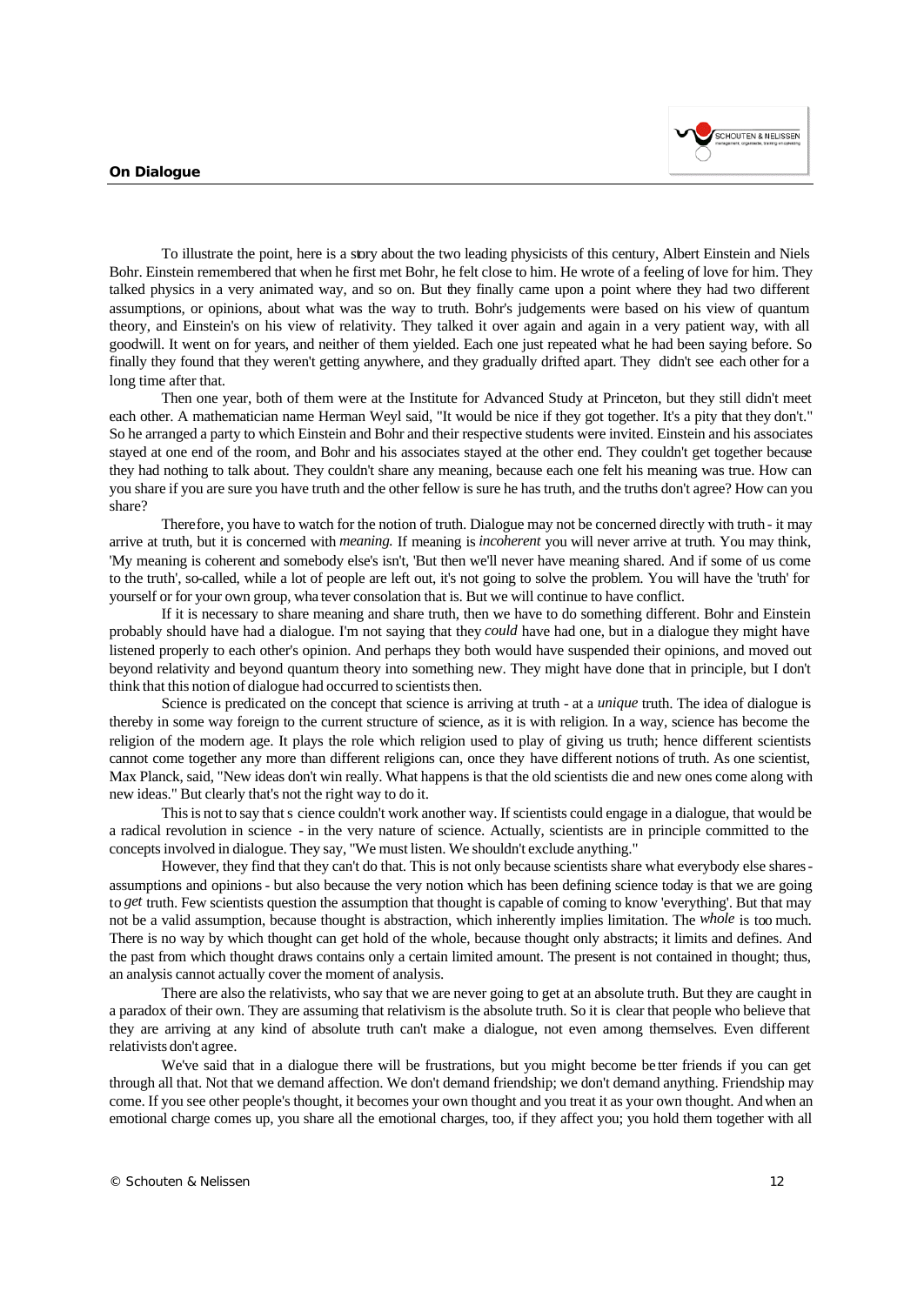

the thoughts. Often, when there is an emotional charge somebody can come in to defuse the issue a bit so that it doesn't run away - as the child-psychiatrist defused it with his asking, 'How long will you hate me forever?' Or some other sort of humour may defuse the issue, or something else - some appropriate remark which you can't foresee.

Sometimes people feel a sense of dialogue within their families. But a family is generally a hierarchy, organised on the principle of authority which is contrary to dialogue. The family is a very authoritative structure, based on obligation, and that sort of thing. It has its value, but it is a structure within which it might be difficult to get dialogue going. It would be good if you could - perhaps it does in some families. In general it is difficult, though, because there is no place in the dialogue for the principle of authority and hierarchy. We want to be free of hierarchy and authority as we move. You must have some authority to 'run' things; that's why we say that if you have a 'purpose', then you are bound to bring in swome authority somewhere. But in dialogue, insofar as we have no purpose and no agenda and we don't have to *do* anything, we don't rally need to have an authority ofr a hierarchy. Rather, we need a place where there is no authority, no hierarchy, where ther is no special purpose - sort of an empty place, where we can let anything be talked about.

In the dialogue we create an empty space where we don't have an object, we don't have an agenda or a program. We just talk with each other, and we are not committed to accomplishing anything. Nobody has to agree to anything. We simply listen to all the opinions. And if nothing seems to get done we don't care, because the process of dialogue is going to affect us at a much deeper level if we can create an empty space. Listening to all the opinions will bring us together.

The defence of opinions separates people. Each of us defends his own opinion, and then we don't meet. We don't really listen to one another; we try to win. But if we are listening to all the opinions, and we understand them all, then we are all meeting. We don't have to make any decisions. It will often happen that we will see that all the opinions are limited and that we may therefore have to go beyond them. There are, for instance, all sorts of opinions on what to do about the ecological crisis. Maybe if we looked at them all, we would say that they are all too limited and that we have to find something more creative. Also, if someone wants the group to accomplish his idea of purpose, it would probably start a conflict. The dialogue is aimed for those people who can commonly agree that this is the way to go about it. If people don't agree that this is the way to go about it then there is no reason to be in it. Frequently you find that as the dialogue goes on and the group continues, some people leave and others come in. There are those who feel, "Well, this is not for me."

We see that it is not an arbitrary imposition to state that we have no fixed purpose - no absolute purpose, anyway. We may set up relative purposes for investigation, but we are not wedded to a particular purpose, and are not saying that the whole group must conform to that purpose indefinitely. All of us might want the human race to survive, but even that is not our purpose. Our purpose is really to communicate coherently in truth, if you want to call that a purpose.

While we don't have 'rules' for the dialogue, we may learn certain principles as we go along which help us such as that we must give space to each person to talk. We don't put that as a rule; rather we say that we can see the sense of it, and we are learning to do it. We see the necessity or value of certain procedures that help. We give space. People will gradually learn to give space to the others to talk. Very often when you don't give space in a group, everybody jumps in right away with whatever he has in his mind. But at the same time, you shouldn't be mulling it over in your mind picking on one point and turning it over - while the conversation goes on to something else. If you stop to think about one point, by the time you have thought about it the group has moved on, and what you were going to say is now irrelevant. As you were thinking: "What does all that mean and what shall I say about it?" it became too late, because the topic has changed. So there is sort of a subtle situation in between, where you are not jumping in too fast, nor holding back too much. There may be silent periods, and so on.

Sometimes you may find that you are about to raise a question, but someone else brings it up. In such a case, that thought is probably latent in the group as a whole, implicit. And one person may say it, or somebody else may say it. Then another person may pick it up and carry it along. If the group is really working, that would be thinking together common participation in thinking - as if it were all one process. That one thought is being formed together.

Now, this has not been common in human society, although that is really what is necessary if the society is to cohere. If people would do that in government or in business or internationally, our society would all work differently. But then, that requires *sensitivity* - a certain way of knowing how to come in and how not to come in, of watching all the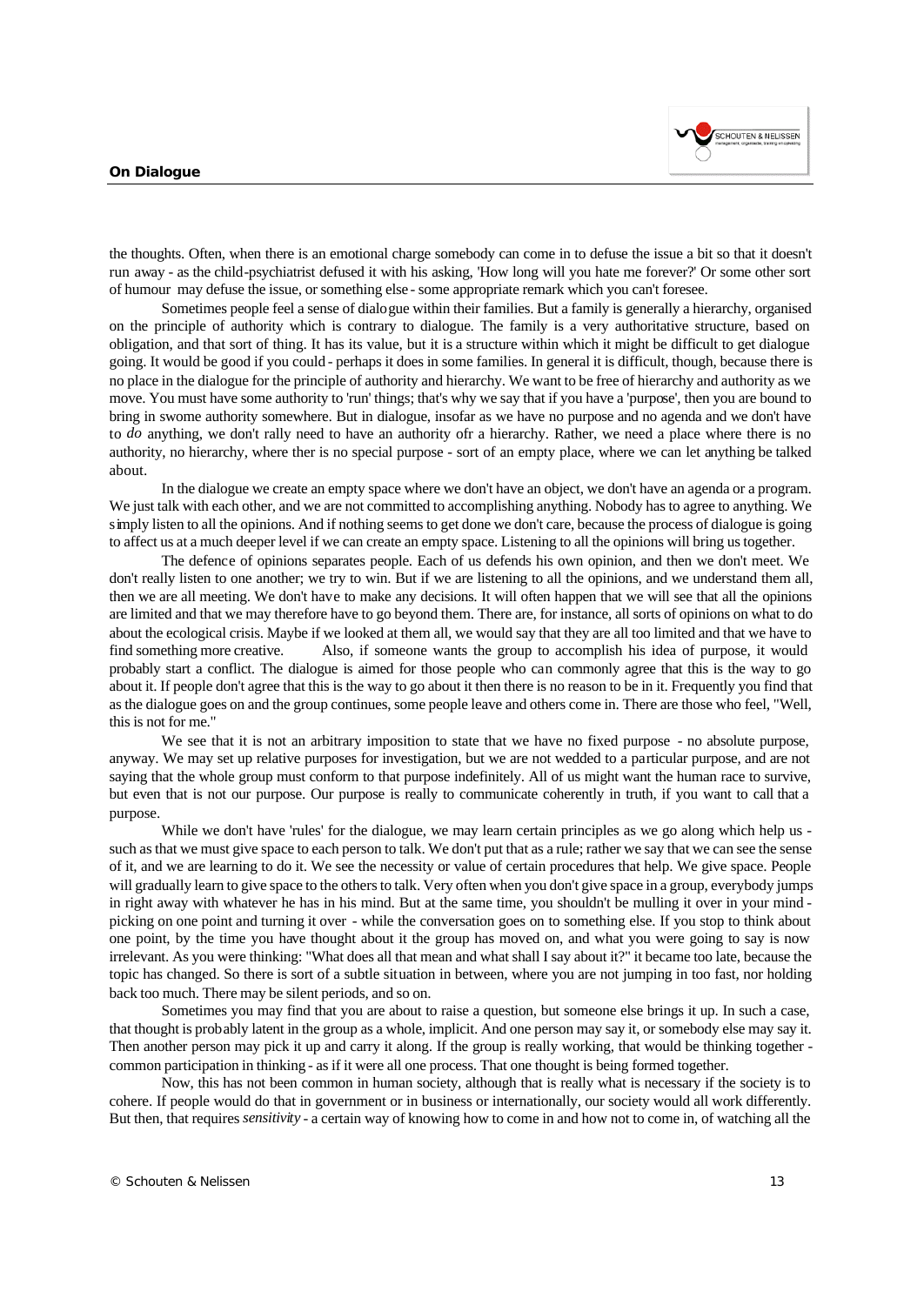

subtle cues and the senses and your response to them, and what's happening inside of you, what's happening in the group. People may show what is happening to them in the stance of their body - by their 'body language' - as well as by what they say. They are not trying to do this purposefully, but you will find that it develops. That's part of the communication. It will be non-verbal as well as verbal. You're not *trying* to do it at all; you may not even be aware that it is happening.

Sensitivity is to be able to sense that something is happening, to sense the subtle differences and similarities. To sense all this is the foundation of perception. The senses provide you with information, but you have to be sensitive to it or you won't see it. If you know a person very well, you may pass him on the street and say, "I saw him." If you are asked what the person was wearing, however, you may not know, because you didn't really look. You were not sensitive to all that, because you saw that person through *the screen of thought.* And that was not sensitivity.

So sensitivity involves the senses, and also something beyond. The senses are sensitive to certain things to which they respond, but that's not enough. The senses will tell you what is happening, and then the consciousness must build a form, or create some sense of what it *means,* which holds it together. Therefore, meaning is part of it. You are sensitive to the meaning, or to the lack of meaning. It's perception of meaning, if you want to put it that way. In other words, it is a more subtle perception. The meaning is what holds it together. As I said, it is the 'cement'.

Meaning is not static; it is flowing. And if we have the meaning being shared, then it is flowing among us; it holds the group together. Then everybody is sensitive to all the nuances going around, and not merely to what is happening in his own mind. From that forms a meaning which is shared. And that way we can talk together coherently and think together. Whereas generally people hold to their assumptions, so they are not thinking together. Each one is on his own. What blocks sensitivity is the defence of your assumptions and opinions.

Regardless of the size of the group, the thing that mostly gets in the way of a dialogue is holding to assumptions or opinions, and defending them. If you are identified personally with an opinion, that would get in the way. And if you are identified collectively with an opinion, that also gets in the way. The main difficulty is that we cannot listen properly to somebody else's opinion because we are resisting it - we don't really hear it.

But if you are defending your opinions, you don't judge yourself and say: "I shouldn't be defending." Rather, the fact is that you *are* defending, and you then need to be sensitive to that that condemns and judges, and so forth. We can all realise that that would get in the way. So this group is not going to judge or condemn. It is simply going to look at all the opinions and assumptions and let them surface. And I think that there could then be a change.

I have said that in a large group you are beginning to touch the cultural assumptions more than you can in small groups or as an individual. The cultural assumptions are very powerful and we are not usually aware of them, just as you are not normally aware of an accent in the way you talk. Other people can tell you that you've got one, or if you listen carefully you might find it. But the accent is part of your culture. Now, a great deal of your assumptions are part of your culture, too, and this comes out in relationship.

A friend with whom I used to discuss these issues, said that 'to be' is to be related. But relationship can be very painful. You have to think/feel out all your mental processes and work them through, and then that may open the way to something else. And I think that is what can happen in the dialogue group. Certain painful things can happen for some people; you have to work it all out.

We once had a dialogue in Sweden, in which the group seemed to divide itself into two factions. There were a lot of 'New Age' people, and from the beginning they began to talk about the virtues of love and the fact that the place was full of love all around, that it was all love everywhere. Part of the group remained silent for a while, but in the next hour they started to talk. They intimated that the love talk was all sentimental nonsense and didn't mean anything. Then one fellow got so excited that he couldn't stand it, and he walked out. He eventually came back, and they finally got together again. Polarisation had taken place, which is a typical difficulty that can arise. Someone noticed the polarisation happening and said with a bit of good humour, "There are two groups here - the love group and the hate group." That broke the tension a little, and the two sides could then begin to talk. They didn't necessarily convince each other, but each was able to see the meaning of the other side's position, and the two polarised groups were able to talk to each other.

Now, *that* was a more important point than whether they convinced each other. They might find that they both have to give up their positions so that something else can come about. It was not important whether one favoured love or one favoured hate or another favoured being suspicious and careful and somewhat cynical, or whatever. Really, underneath they were similar, because they both had rigid positions. Loosening that position, then, was the key change.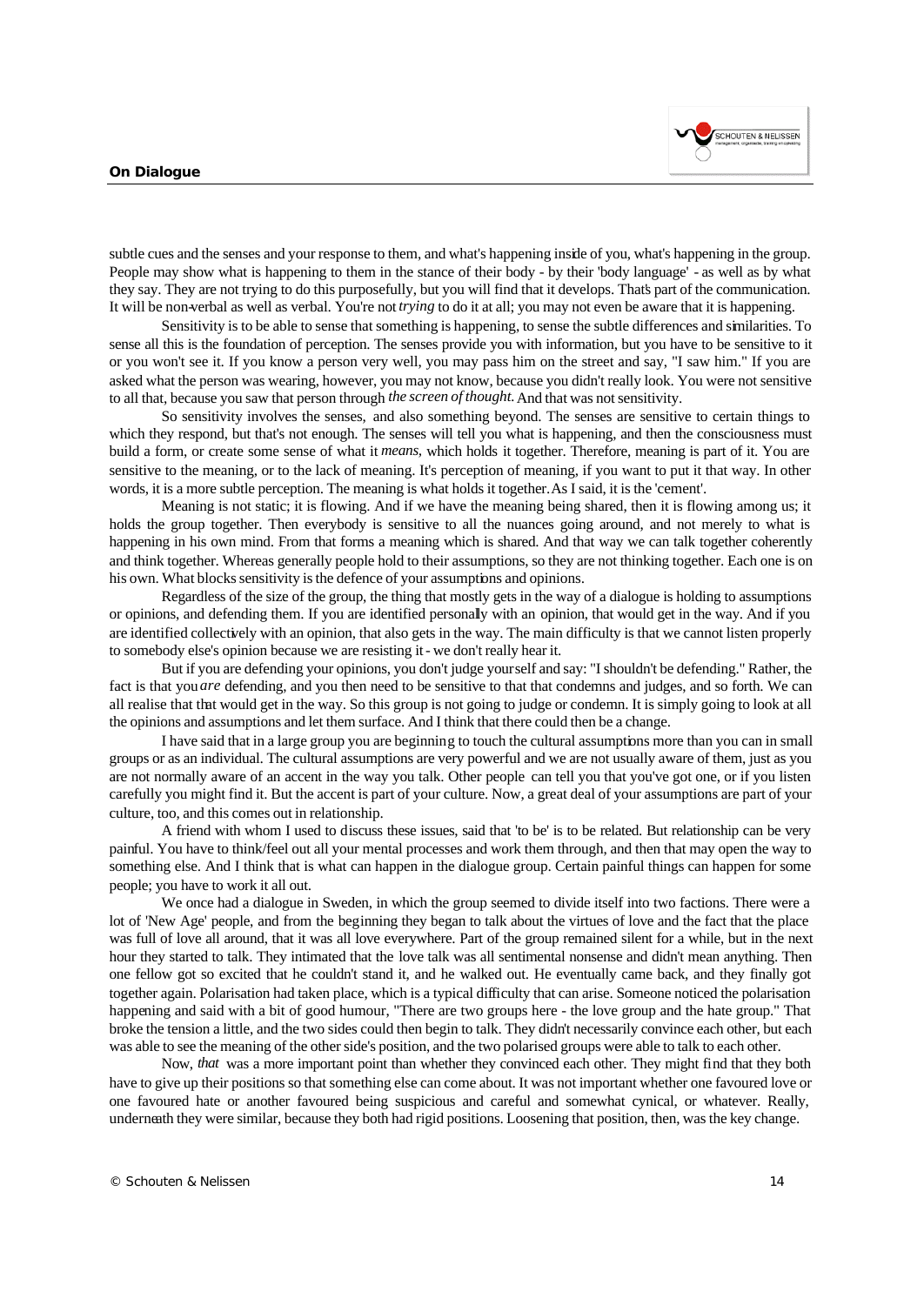

I think that a group like this offers opportunity for a certain kind of relationship which involves the whole culture, that individuals or smaller groups don't generally have. With individuals and within families you will have a different kind of problems in relationships, and that also has to be met. But a group of this size had a particular possibility that is not available in smaller groups. And if you make it much bigger than this, the circle gets too big. It gets too unwieldy and you can't communicate.

At the beginning of a dialogue we would not expect that personal problems or questions would enter into it. If people sustained the dialogue week after week, or month after month, then maybe they could. Everything can enter, but the people have to get to know each other and trust each other and establish that relationship of sharing. It would be too much to expect to start with that. And in fact, a personal problem may not be all that important anyway; although if someone has one, the group could consider it. There is no reason why they couldn't, however I don't think we would begin with that, at least not often. The group is not mainly for the sake of personal problems; it's mainly a cultural question. But the personal could come into the group, because personal problems and culture get mixed up.

It is important to understand that a dialogue group is not a therapy group of some kind. We are not trying to cure anybody here, though it may happen as a by -product. But that's not our purpose. A friend of mine who has gone into this calls it: 'Socio-therapy'. Not individual therapy. The group is a microcosm of society. So if the group - or anyone - is 'cured', it is the beginning of the larger cure. You can look at it that way if you like. That's limited, but still it's a way to look at it.

Nor is this a so-called 'encounter-group', which is aimed at a particular type of therapy where people's emotions, and so forth, can come up. We are not particularly aiming for that, but we are not saying that emotions should *never* come op, because in certain cases, if people confront each emotionally it will bring out their assumptions.

An essential feature of the dialogue group is that it is able to *reveal assumptions*. These assumptions are actually making us ill. And in that sense, it is therapy to reveal them. The content here, then, is more in that direction and eventually moving toward being free of those assumptions, and exploring something new beyond the assumptions.

So the suggestion is that people could start dialogue groups in various places. The point would not be to identify with the group, but rather, what is important is this *whole process*. You might say, "This is a wonderful group," but it's actually the process that counts.

I think that when we are able to sustain a dialogue of this sort, you would find that there will be a change in the people who were taking part. They themselves would then behave differently, even outside the dialogue. Eventually they would spread it. It's like the Biblical analogy of the seed - some are dropped in stony ground and some of them fall in the right place and they produce tremendous fruit. The thing is that you cannot tell where or how it can start. The idea here, the communication here, the kind of thought we're having here, is a kind of seed which may help this to come about. But we mustn't be surprised if many of these groups are abortive and don't get going. That doesn't mean it can't happen.

The point is not to establish a fixed dialogue group forever, but rather one that lasts long enough to make a change. If you keep holding it for too long, it may become caught up in habits again. But you have to keep it up for a while, or else it won't work. It may be valuable to keep the dialogue going for a year or two, as we said, and it is important to sustain it regularly. If you sustain it, all these problems will arise; it cannot avoid bringing out the deep assumptions of the people who are participating. The frustration will arise, the sense of chaos, the sense that it's not worth it. The motional charge will come. The fellow with the assumptions about Zionism probably wanted to be very polite. But suddenly somebody said something that outraged him, and he couldn't control himself. Its going to happen that the deep assumptions will come to the surface, if we stick with it, then something new will come.

Now, dialogue is not going to be always entertaining, nor is it doing anything visibly useful. So you may tend to drop it as soon as it gets difficult. But I suggest that it is very important to go on with it - to stay with it through the frustration. When you think something is important you will do that. For example, nobody would climb Mount Everest unless for some reason he thought it was important, as that could also be very frustrating and not always entertaining. And the same is true if you have to make money, or do all sorts of things. If you feel that they are *necessary*, you do them.

I'm saying that it is necessary to share meaning. A society is a link of relations hips among people and institutions, so that we can live together. But it only works if we have a *culture* - which implies that we share meaning; i.e., significance, purpose and value. Otherwise it falls apart. Our society is incoherent, and doesn't do that very well; it hasn't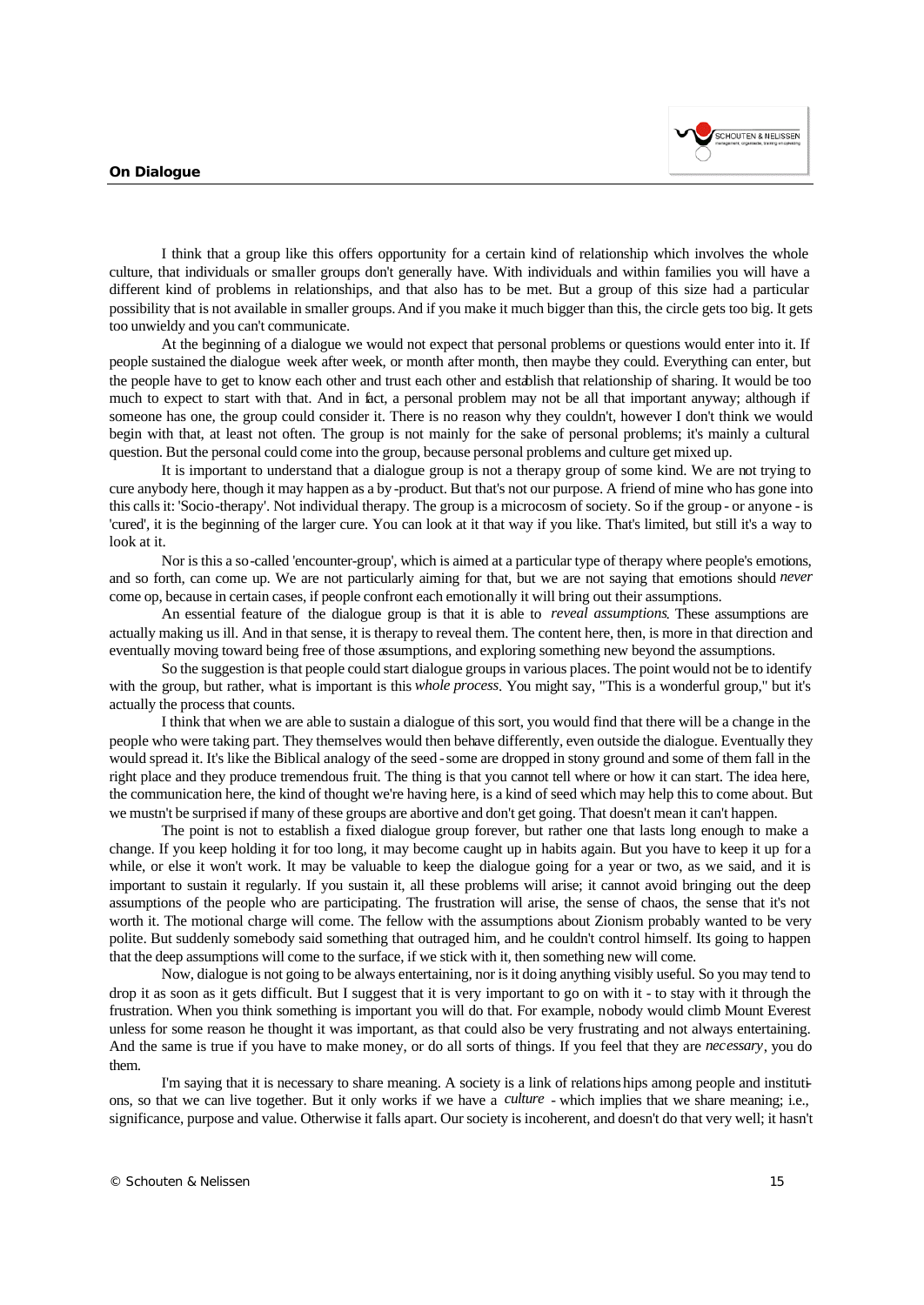

for a long time, if it ever did. The different assumptions that people have are tacitly affecting the whole meaning of what we are doing.

On the whole, you could say that if you are defending your opinions, you are not serious. Likewise, if you are trying to avoid something unpleasant inside of yourself, that is also not being serious. A great deal of our whole life is not serious. And society teaches you that. It teaches you *not* to be very serious - that there are all sorts of incoherent things, and there is nothing that can be done about it, and that you will only stir yourself up uselessly by being serious.

But in dialogue you have to be serious. It is not a dialogue if you are not - not in the way I'm using the word. There is a story about Freud when he had cancer of the mouth. Somebody came up to Freud and wanted to talk to him about a point in psychology. The person said, "Perhaps I'd better not talk to you, because you've got this cancer which is very serious. You may not want to talk about this." Freud's answer was, "This cancer may be fatal, but it's not serious." And actually, of course, it was just a lot of cells growing.

I think a great deal of what goes on in society could be described that way - that it may well be fatal, but it's not serious. As we said, you can also have a dialogue in a more limited way - perhaps with a purpose or a goal in mind. It would be best to accept the principle of letting it be open, because when you limit it, you are accepting assumptions on the basis of which you limit it - assumptions that may actually be getting in the way of free communication. So you are not looking at those assumptions.

However, if people are not ready to be completely open in their communication, they should do whatever they can. I know some university professors who are interested in applying the principles of dialogue to corporate problems. One of them recently had a meeting with the executive officers of a corporation that makes office furniture. They wanted to have this sort of meeting, because they knew that they were not functioning efficiently and that they couldn't agree. The higher officers had all sorts of assumptions that blocked everything. So they asked him to come in. He started a dialogue which they found very interesting, and now they want to have a whole series of them.

Naturally, that sort of dialogue will be limited - the people involved do have a definite purpose, which is limiting - but even so, it has considerable value. The principle is at least to get people to come to know each other's assumptions, so they can listen to their assumptions and know what they are. Very often people get into problems where they don't really know what the other person's assumption is, and they react according to what they think it is. That person then gets very puzzled and wonders: what is he doing? He reacts, and all gets very muddled. So it is valuable if they can at least get to realise each other's assumptions.

The professor told me about two interesting cases. One involved a company which had trouble with people in the higher executive branches who were not very happy and were not getting on with each other. The company's usual way of solving it was to offer them a higher salary, sort of a sweetener, and a lot of mediocre people were given the very highest possible positions. It went on and on, and pretty soon there were so many people with high salaries that the company couldn't afford it; they were failing. They said, "What can we do? Well, we've got to have somebody who's tough, who will tell these people, 'You have to accept another position'." The negotiator that they used explained the new policies by saying: "The company just can't afford it." But he was avoiding the issue. He was not straightforwardly saying, "This whole approach is wrong." Now, if the company is to work efficiently, there must be a mutual agreement that they are not going to give a person a higher position just to alleviate a psychological problem between people. That's not a right way to proceed. Everybody should understand that that is not the right way of working, otherwise the company won't succeed. Therefore, a dialogue was needed so that they could really begin talking with each other in order to come to see clearly the salient points: that's the way we are thinking, that's where the problems are coming from, and that's the way we have to go. So within the framework of assuming that the company has to survive, there was a limited kind of dialogue - not the kind we ultimately want to have here, but still it was good in some way.

Now, I am suggesting that the human race has got to do that. We could say that the human race is failing for the same sort of reason that the company was failing

The second case involved the negotiating group itself, the university people whose speciality it is to go into companies and help solve these problems. They were organising a meeting among themselves with the same purpose just so they could talk. They had a series of meetings where it happened that two of their people could never quite meet on any issue. One of them constantly had the assumption that the right thing to do was to bring out the trouble - to confront somebody with it. And the other person had the opposite assumption, which was that you shouldn't do that. He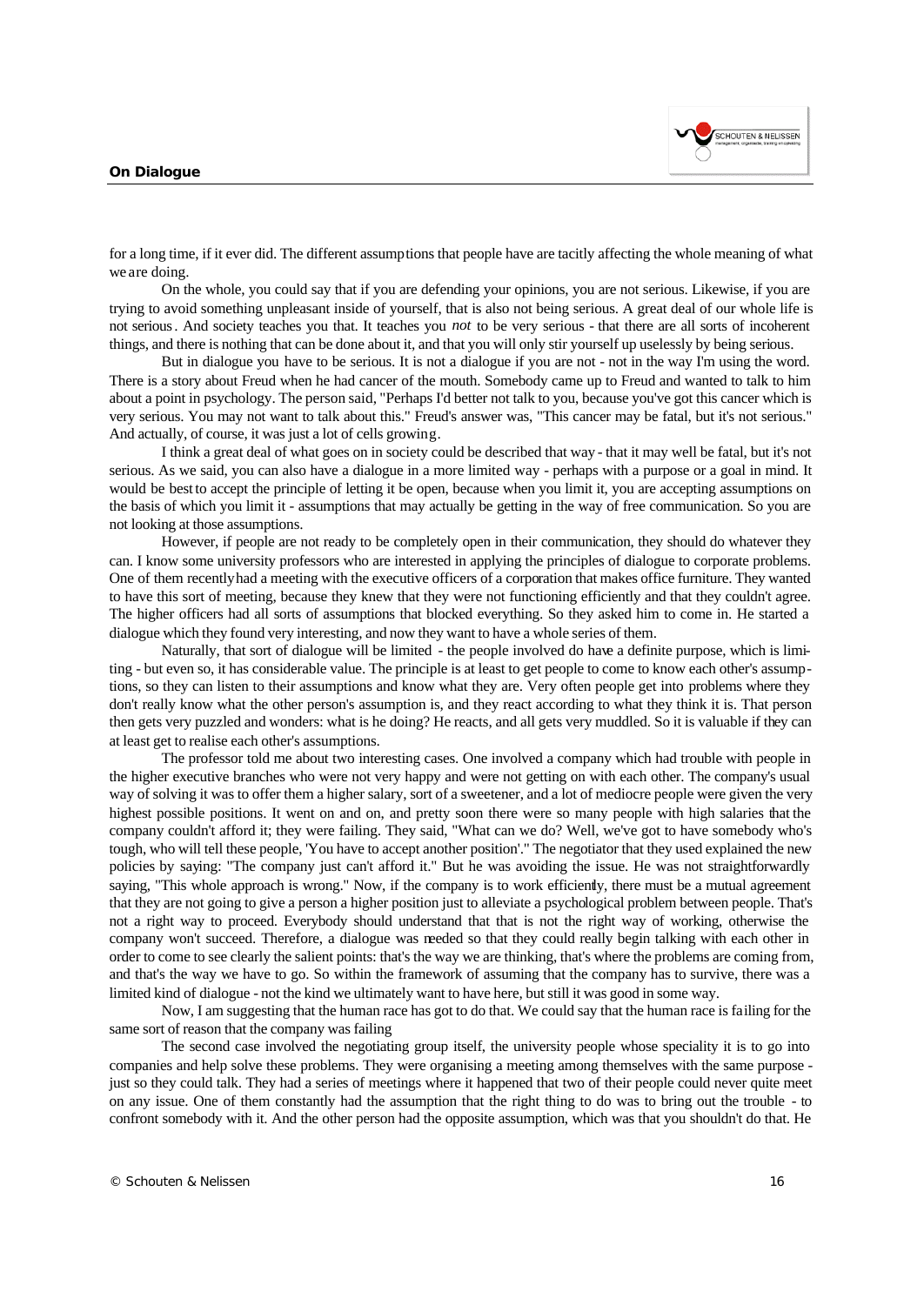

wanted other people to draw him out. He felt that he couldn't say something unless other people created the space for him to talk, and drew him out. The first fellow wouldn't do that, he did the opposite. So they couldn't meet. The whole thing went on for a long time in confusion, with the one person waiting to be drawn out, and the other person not understanding that this was the case. Finally they got to talking, and each one actually brought up childhood experiences which were behind these assumptions. And then it opened up.

The fellow who was working as facilitator during this time did very little. In fact, several of the people appealed to the facilitator and said, "Why don't you talk." The facilitator may come in from time to time and comment on what is going on or what it all means. In a more general group he should eventually be able to be just a participant. Probably in the company group this wouldn't work, though; he couldn't become *just* a participant - such a group has too limited an objective.

This second example might be an illustration of when the personal may have to come into the general, because in certain cases there are blocks due to particular assumptions that the person got hold of in childhood, or in some other way. And in this example, they were finally able to uncover those assump tions. They weren't trying to heal each other, or to do therapy; nevertheless, it had a therapeutic effect. But that's a secondary thing.

Some people feel that that type of corporate dialogue is only furthering a corrupt system. However, there is a germ of something different. I think that if you go into society, you will find that almost everything is involved in this corrupt game. So it doesn't accomplish anything to dismiss it all. The executives have got to make the company work; and in fact, if all these companies would work more efficiently we would all be a lot better off. It's partly because they are in such a mess that we are in trouble, that society is inefficient, that the whole thing is falling apart. If the government and the companies could all work efficiently, we wouldn't be so wasteful, even though that by itself wouldn't solve all the problems.

For the society to be working right, all those things have got to work efficiently and coherently. If we look at what is going on in the world today, in this or in any country, we can say that it is not working cohe rently. Most companies are not really working coherently. And slowly the thing is sinking. I think that if you can get this notion across in whatever situation - the germ of the notion dialogue - if you can get people to look at it, it's a step. You can s ay that Bush and Gorbachev are not likely to have the kind of dialogue that we are talking about. But if they will have any kind at all, if they'll begin to accept this principle, it's a step. It may make a change; for instance, the kind of waste of energy which is going on in armaments could be cut down. If we could stop the tremendous amount being spent on armament that's being produced - let's say a trillion dollars a year - that could be used for ecological regeneration and all sorts of constructive things. And possibly some of that might happen. Those political figures who are more aware of the ecological problem might make Bush more aware of it, if they would really talk. Not that we can expect the politicians to solve the problems we face. But I'm saying that if there's a slight movement toward something more open, the rate of destruction will slow down. If we go on at this rate, we may have very little time to do anything. We can't do anything at the level of Bush or Gorbachev. They have their own opinions. But the various ideas filter, as we've said. Somehow the notion of something a little bit like dialogue has filtered to that level, and it may have an effect; that's all I'm saying. I think that in the government there are some people who are more this way, and some people who are more the other way. We don't know how it is going to come out, but there is a certain movement toward something more open. I don't say that it is going to solve the whole thing; I am saying that if it slows down the destruction, that's important, because unless the destruction is slowed down to give time for something new to emerge, it will be too late.

There may be no pat political 'answer' to the world's problems. However, the important point is not the *answer*just as in a dialogue, the important point is not the particular opinions - but rather the softening up, the opening up, of the mind, and looking at all the opinions. If there is some sort of spread of that attitude, I think it can slow down the destruction.

So we've said that it is crucial to be able to share our judgement, to share our assumptions and listen to each other's assumptions. In the case of Einstein and Bohr it didn't lead to violence that they did not; but in general, if somebody doesn't listen to your basic assumptions you feel it as an act of violence, and then you are inclined to be violent yourself. Therefore, this is crucial both individually and collectively; and dialogue is the *collective* way of opening up judgements and assumptions.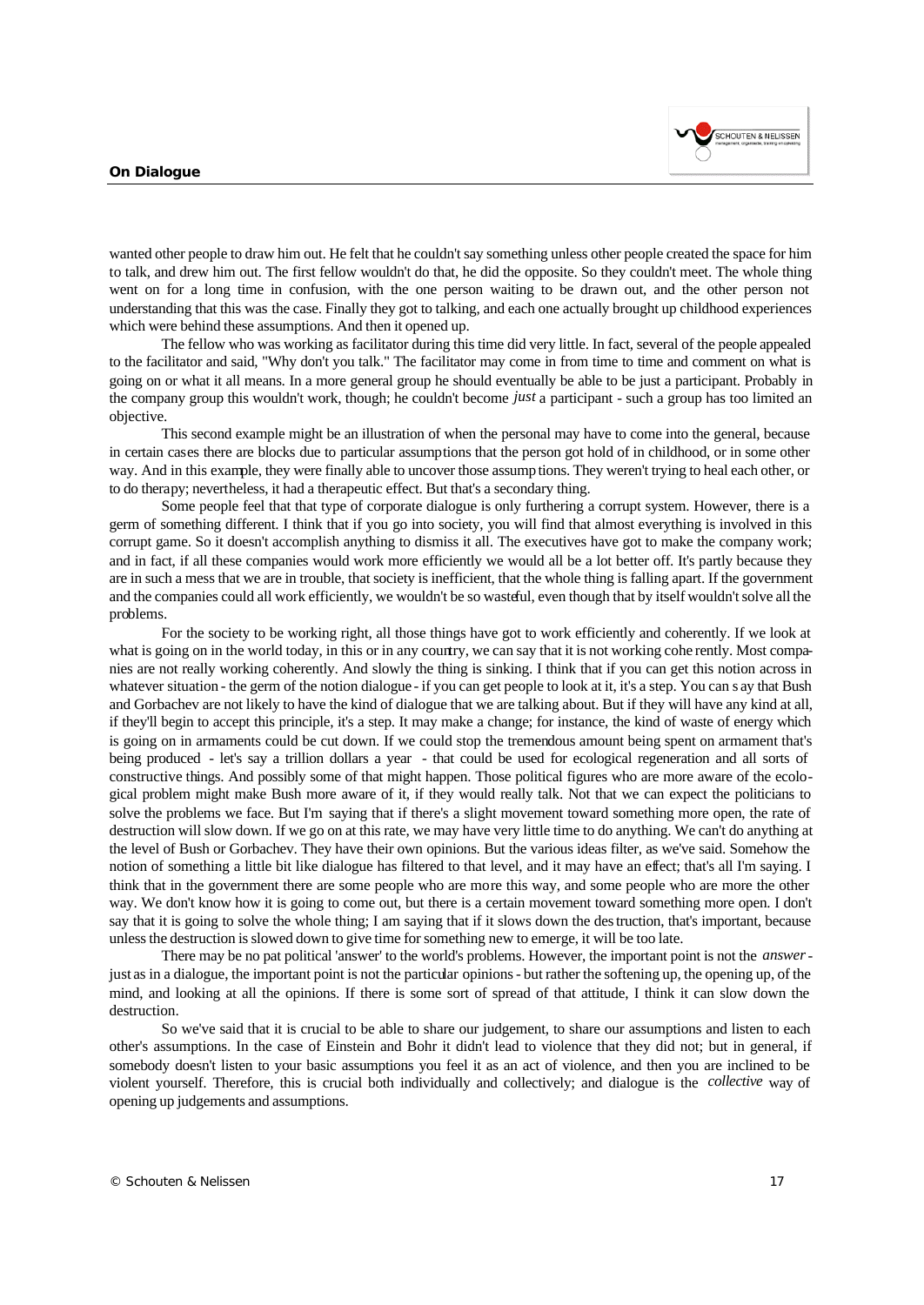

We should keep in mind, nonetheless, that the dialogue - and in fact, all that we've been talking about - is not *only* directed at solving the ills of society, although we do have to solve those ills; we would be much better off if we didn't have them. If we survive and we want to have a worthwhile life, we have to deal with those problems. But ultimately that's not the entire story. That's only the beginning. I'm suggesting that there is the possibility for a transformation of the nature of consciousness, both individually and collectively, and that whether this can be solved culturally and socially depends on dialogue. That's what we're exploring.

 And it's very important that it happen together, because if one individual changes it will have very little general effect. But if it happens collectively, it means a lot more. If some of us come to the 'truth', so-called, while a lot of people are left out, it's not going to solve the problem. We would have another conflict - just as there is conflict between different parts of the Christian faith of the Mohammedan faith or various others, even though they all believe in the same God, the same prophet or the same Saviour. Thus this whole question of communication and the ability to dialogue, the ability to participate in communication, is crucial.

The *collective* dimension of the human being, where we have a considerable number of people, has a *qualitatively* new feature: it has great power - potentially, or even actually. And in dialogue we discuss how to bring that to some sort of coherence and order. The question is really: do you see the *necessity* of this process? That's the key question. If you see that it is absolutely necessary, then you have to do something.

The point is that love will go away if we can't communicate and share meaning. The love between Einstein and Bohr gradually evaporated because they could not communicate.

However, if we can really communicate, then we will have fellowship, participation, friendship, love, growing and growing. That would be the way.

And perhaps in dialogue, when we have this very high energy of coherence, it might bring us beyond just being a group that could solve social problems. Possibly it could make a new change in the individual and a change in the relation to the cosmic. Such an energy has been called 'communication'. It is a kind of participation. The early Christians had a Greek word *koinonia*, the root of which means 'to participate' - the idea of partaking of the whole and taking part in it; not merely the whole group, but the *whole* .

This, then, is more or less an outline of what I mean by 'dialogue'.